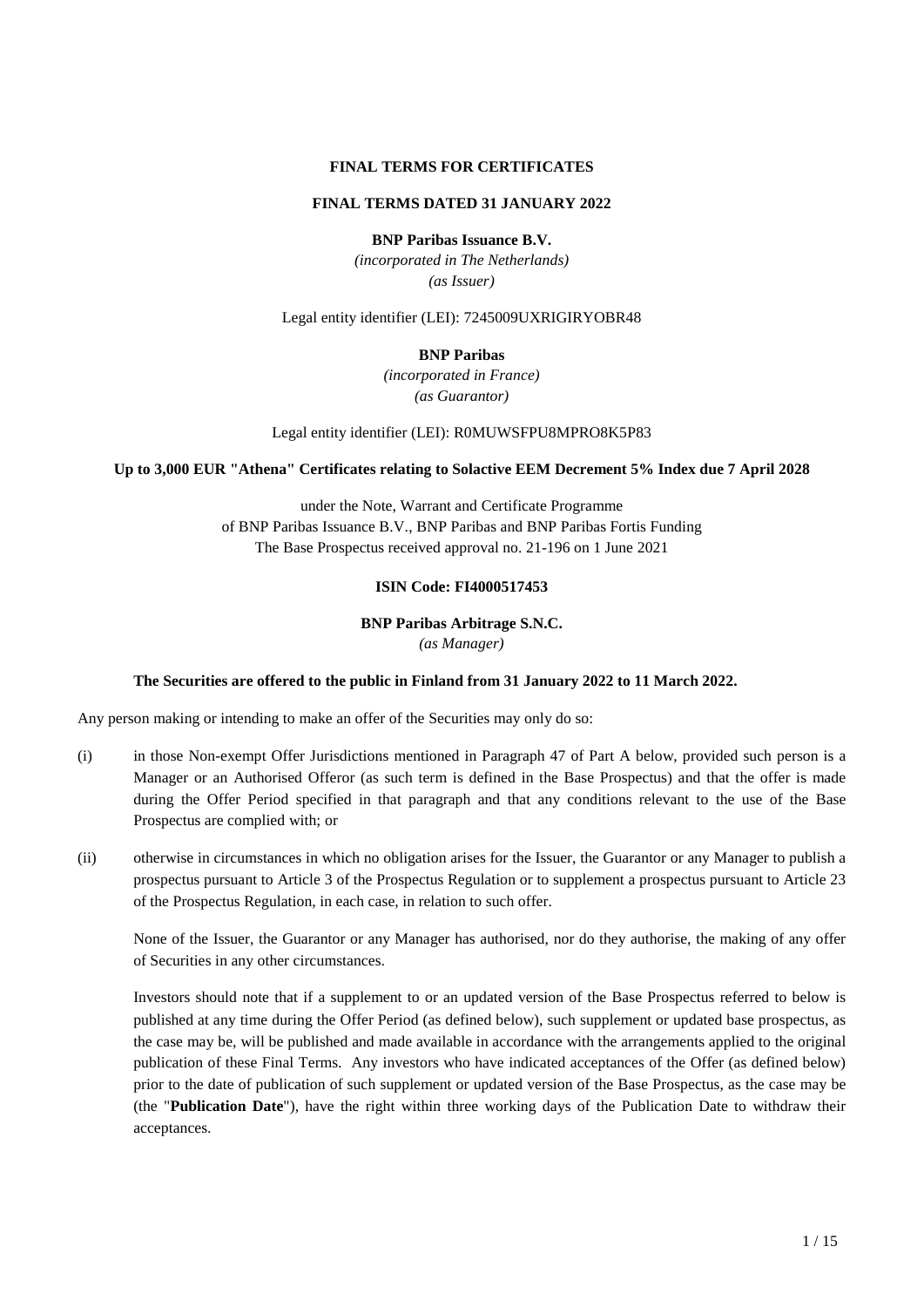# **PART A - CONTRACTUAL TERMS**

Terms used herein shall be deemed to be defined as such for the purposes of the Conditions set forth in the Base Prospectus dated 1 June 2021, each Supplement to the Base Prospectus published and approved on or before the date of these Final Terms (copies of which are available as described below) and any other Supplement to the Base Prospectus which may have been published and approved before the issue of any additional amount of Securities (the "**Supplements**") (provided that to the extent any such Supplement (i) is published and approved after the date of these Final Terms and (ii) provides for any change to the Conditions of the Securities such changes shall have no effect with respect to the Conditions of the Securities to which these Final Terms relate) which together constitute a base prospectus for the purposes of Regulation (EU) 2017/1129 (the "**Prospectus Regulation**") (the "**Base Prospectus**"). This document constitutes the Final Terms of the Securities described herein for the purposes of the Prospectus Regulation and must be read in conjunction with the Base Prospectus to obtain all the relevant information. A summary of the Securities is annexed to these Final Terms. **The Base Prospectus, any Supplements to the Base Prospectus and these Final Terms are available for viewing at http://eqdpo.bnpparibas.com/FI4000517453 and copies may be obtained free of charge at the specified offices of the Security Agents.**

References herein to numbered Conditions are to the terms and conditions of the relevant series of Securities and words and expressions defined in such terms and conditions shall bear the same meaning in these Final Terms in so far as they relate to such series of Securities, save as where otherwise expressly provided.

These Final Terms relate to the series of Securities as set out in "Specific Provisions for each Series" below. References herein to "**Securities**" shall be deemed to be references to the relevant Securities that are the subject of these Final Terms and references to "**Security**" shall be construed accordingly.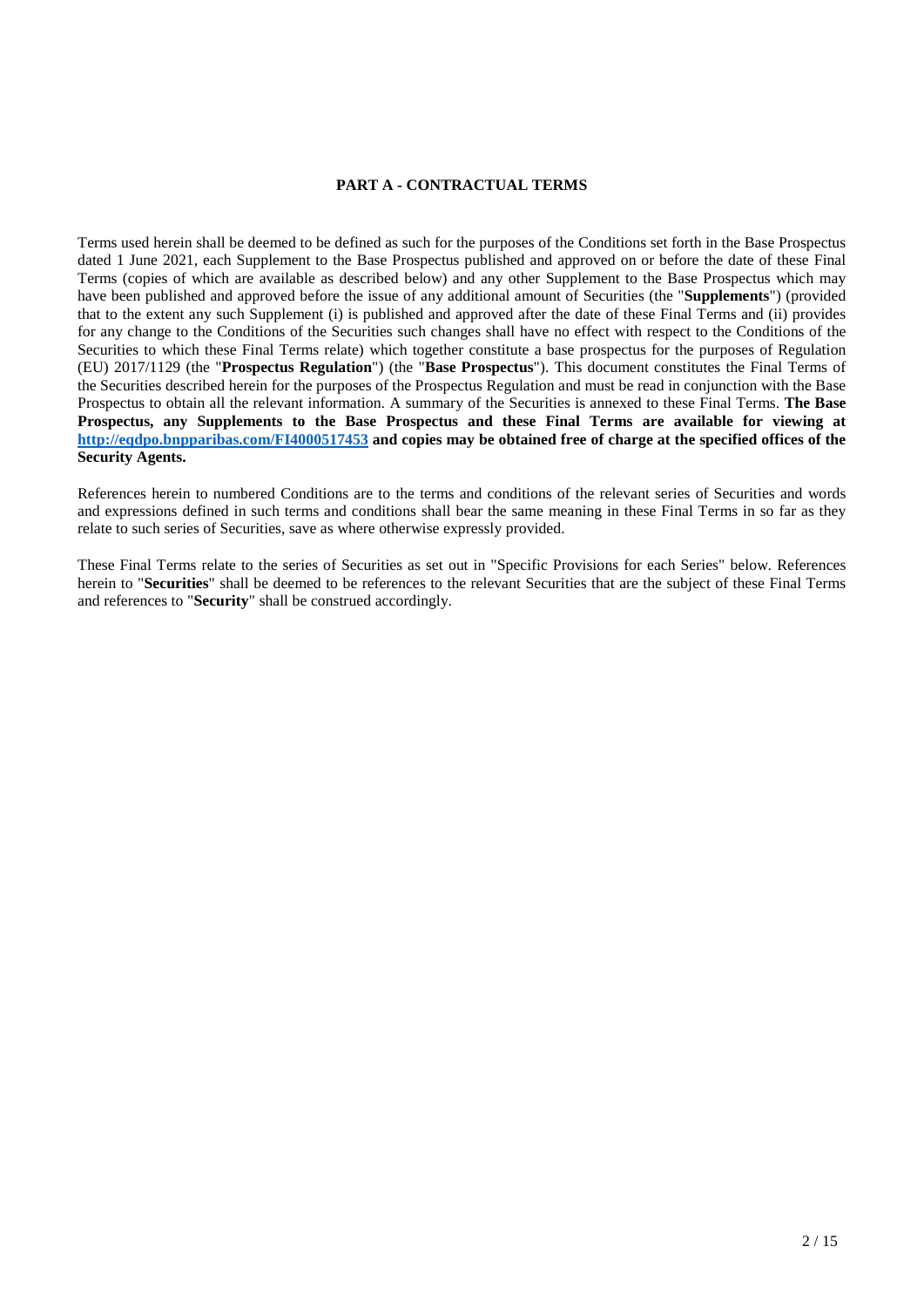# **SPECIFIC PROVISIONS FOR EACH SERIES**

| <b>Series</b><br><b>Number</b> | No. of<br><b>Securities</b><br>issued | No. of<br><b>Securities</b> | <b>ISIN</b>  | Common<br>Code    | <b>Issue Price</b><br>per Security   | <b>Redemption Date</b> |
|--------------------------------|---------------------------------------|-----------------------------|--------------|-------------------|--------------------------------------|------------------------|
| CE4638JBG                      | Up to $3,000$                         | Up to $3,000$               | FI4000517453 | Not<br>applicable | $100\%$ of the<br>Notional<br>Amount | 7 April 2028           |

# **GENERAL PROVISIONS**

The following terms apply to each series of Securities:

| 1. Issuer:                                                    | <b>BNP</b> Paribas Issuance B.V.                                                                                      |
|---------------------------------------------------------------|-----------------------------------------------------------------------------------------------------------------------|
| 2. Guarantor:                                                 | <b>BNP</b> Paribas                                                                                                    |
| 3. Trade Date:                                                | 17 March 2022.                                                                                                        |
| 4. Issue Date:                                                | 7 April 2022.                                                                                                         |
| 5. Consolidation:                                             | Not applicable.                                                                                                       |
| 6. Type of Securities:                                        | (a) Certificates.                                                                                                     |
|                                                               | (b) The Securities are Index Securities.                                                                              |
|                                                               | The provisions of Annex 2 (Additional Terms and Conditions for Index<br>Securities) shall apply.                      |
|                                                               | Unwind Costs: Applicable.                                                                                             |
| 7. Form of Securities:                                        | Finnish Dematerialized Securities.                                                                                    |
| 8. Business Day Centre(s):                                    | The applicable Business Day Centre for the purposes of the definition of<br>"Business Day" in Condition 1 is TARGET2. |
| 9. Settlement:                                                | Settlement will be by way of cash payment (Cash Settled Securities).                                                  |
| 10. Rounding Convention for cash<br><b>Settlement Amount:</b> | Not applicable.                                                                                                       |
| 11. Variation of Settlement:                                  |                                                                                                                       |
| Issuer's option to vary settlement:                           | The Issuer does not have the option to vary settlement in respect of the<br>Securities.                               |
| 12. Final Payout:                                             |                                                                                                                       |
| <b>SPS Payout:</b>                                            |                                                                                                                       |
|                                                               | <b>Auto-callable Products</b>                                                                                         |
|                                                               | <b>Autocall Standard Securities</b>                                                                                   |
|                                                               | (A)<br>If FR Barrier Value is greater than or equal to the Final<br>Redemption Condition Level:                       |
|                                                               | $100\%$ + FR Exit Rate; or                                                                                            |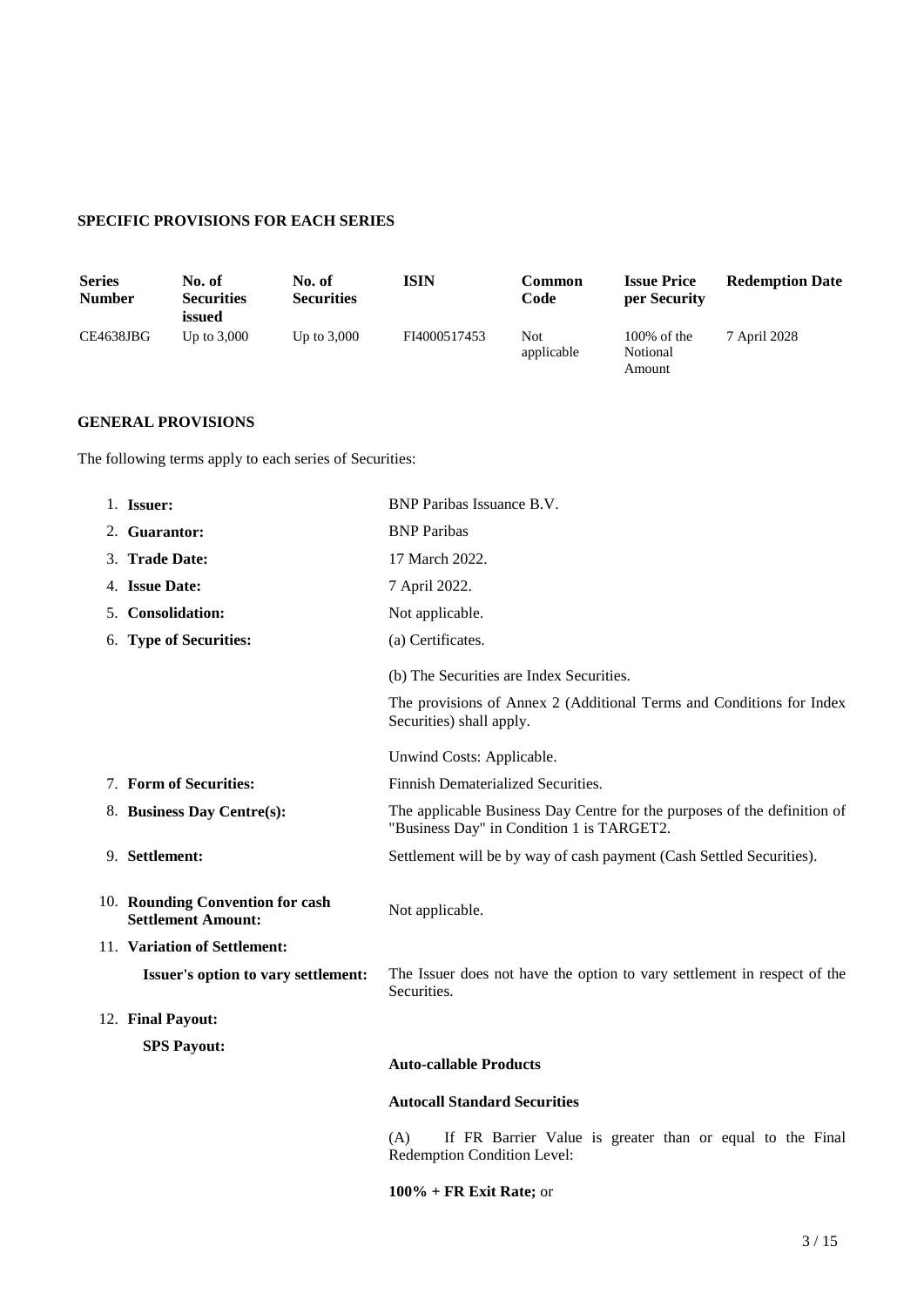(B) If FR Barrier Value is less than the Final Redemption Condition Level and no Knock-in Event has occurred:

# **100%;** or

(C) If FR Barrier Value is less than the Final Redemption Condition Level and a Knock-in Event has occurred:

# **Min (100%, Final Redemption Value)**.

*Where* 

"**FR Barrier Value**" means, in respect of a SPS FR Barrier Valuation Date, the Underlying Reference Value.

"**SPS FR Barrier Valuation Date**" means the Settlement Price Date.

"**Settlement Price Date**" means the Valuation Date.

"**Valuation Date**" means the Redemption Valuation Date.

"**Strike Price Closing Value"** is applicable.

"**Underlying Reference Value**" means, in respect of an Underlying Reference and a SPS Valuation Date, (i) the Underlying Reference Closing Price Value for such Underlying Reference in respect of such SPS Valuation Date (ii) divided by the relevant Underlying Reference Strike Price.

For the avoidance of doubt, when determining (i) above the SPS Valuation Date shall never refer to the Strike Date

"**Underlying Reference**" means as set out in §25(a) below.

"**SPS Valuation Date**" means the SPS FR Barrier Valuation Date or the Strike Date, as applicable.

"**Underlying Reference Closing Price Value**" means, in respect of a SPS Valuation Date, the Closing Level in respect of such day.

"**Underlying Reference Strike Price**" means, in respect of an Underlying Reference, the Underlying Reference Closing Price Value for such Underlying Reference on the Strike Date.

"**Final Redemption Condition Level**" is 100 per cent.

"**FR Exit Rate**" means FR Rate.

"**FR Rate**" is **6 x ER%**. **ER%** is a percentage expected to be about 10 per cent but which will not be less than 8 per cent as determined by the Issuer on the Trade Date after the end of the Offer Period. Notice of the rate will be published in the same manner as the publication of these Final Terms and be available by accessing the following link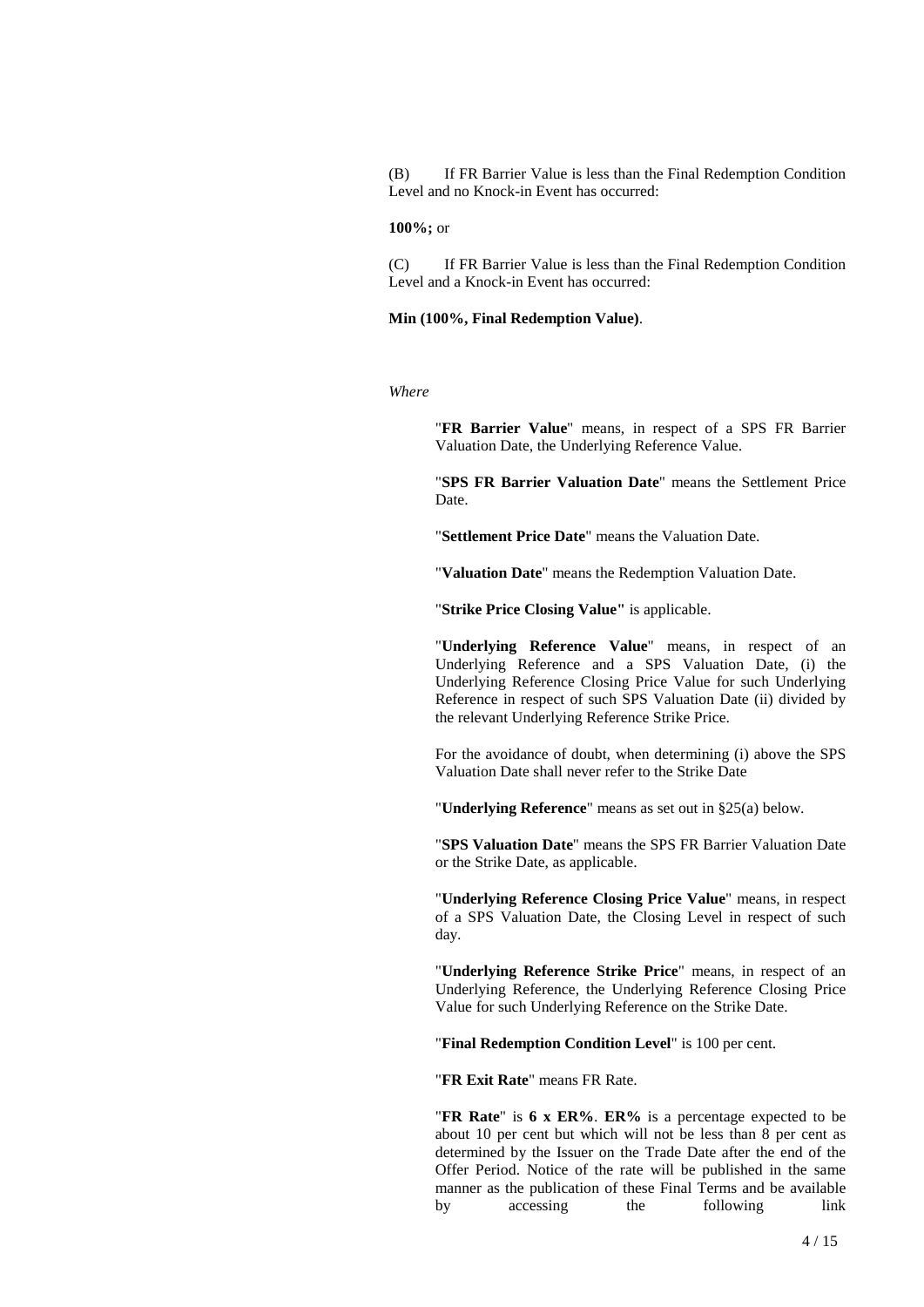# **http://eqdpo.bnpparibas.com/FI4000517453**

"**Final Redemption Value**" means the Underlying Reference Value.

"**Underlying Reference Value**" means, in respect of an Underlying Reference and a SPS Valuation Date, (i) the Underlying Reference Closing Price Value for such Underlying Reference in respect of such SPS Valuation Date (ii) divided by the relevant Underlying Reference Strike Price.

For the avoidance of doubt, when determining (i) above the SPS Valuation Date shall never refer to the Strike Date.

"**Underlying Reference**" means as set out in §25(a) below.

"**SPS Valuation Date**" means the SPS Redemption Valuation Date or the Strike Date, as applicable.

"**SPS Redemption Valuation Date**" means the Settlement Price Date.

"**Settlement Price Date**" means the Valuation Date.

"**Valuation Date**" means the Redemption Valuation Date.

"**Strike Price Closing Value"** is applicable.

is Euro ("**EUR**").

Information".

1 rue Laffitte 75009 Paris, France.

"**Underlying Reference Closing Price Value**" means, in respect of a SPS Valuation Date, the Closing Level in respect of such day.

"**Underlying Reference Strike Price**" means, in respect of an Underlying Reference, the Underlying Reference Closing Price Value for such Underlying Reference on the Strike Date.

- 13. **Relevant Asset(s):** Not applicable.
- 14. **Entitlement:** Not applicable.
- 15. **Exchange Rate:** Not applicable.
- 16. **Settlement Currency:** The settlement currency for the payment of the Cash Settlement Amount
- 17. **Syndication:** The Securities will be distributed on a non-syndicated basis.
- 18. **Minimum Trading Size:** Not applicable.
- 19. **Principal Security Agent:** The Finnish Security Agent as indicated in § 6 of Part B "Other
- 20. **Registrar:** Not applicable.
- 21. **Calculation Agent:** BNP Paribas Arbitrage S.N.C.
- 22. **Governing law:** English law.
- 23. *Masse* provisions (Condition 9.4): Not applicable.

# **PRODUCT SPECIFIC PROVISIONS**

24. **Hybrid Securities:** Not applicable.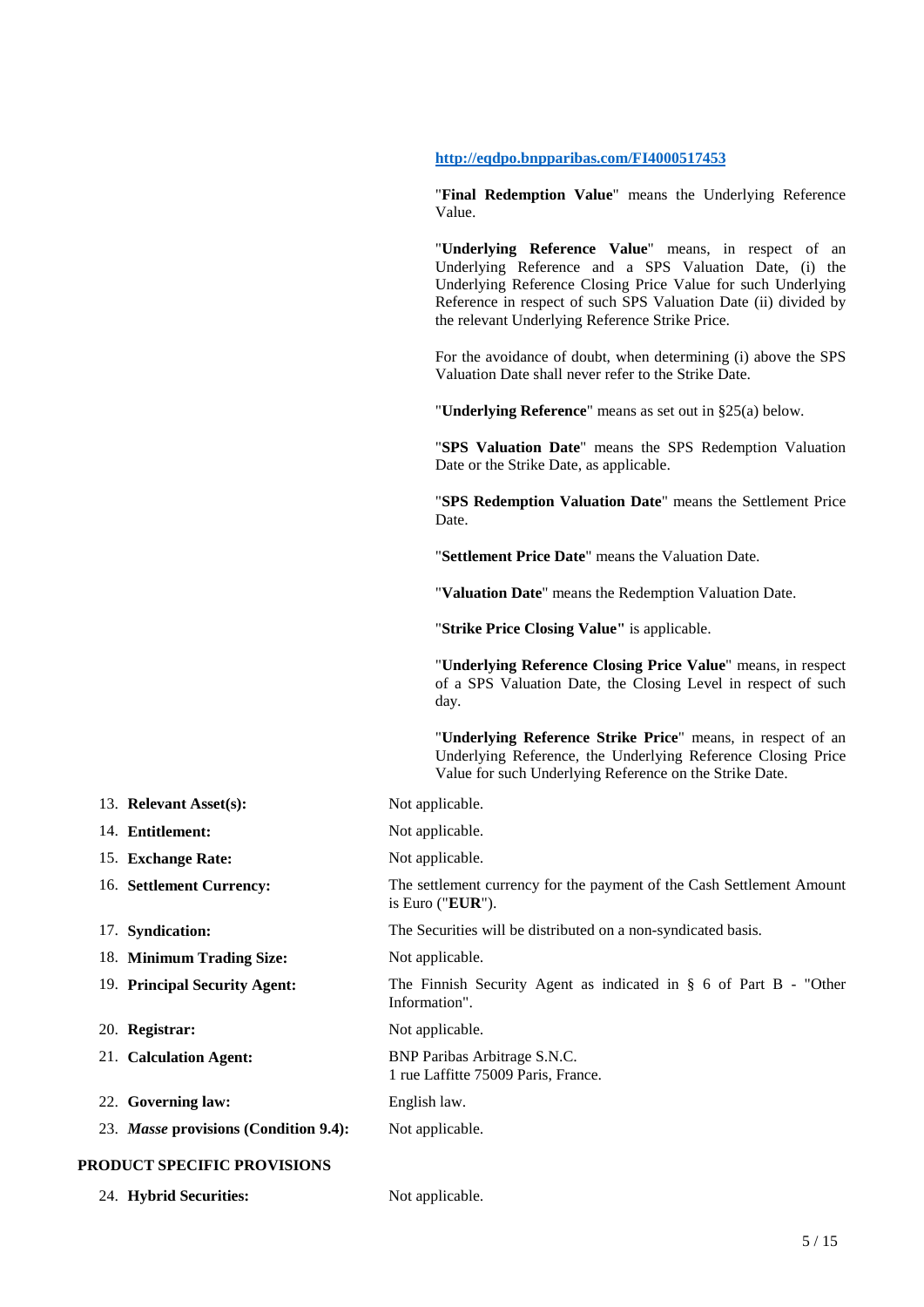| 25. Index Securities:                                                           |                                                                               | Applicable.                                                                                      |  |  |  |
|---------------------------------------------------------------------------------|-------------------------------------------------------------------------------|--------------------------------------------------------------------------------------------------|--|--|--|
| (a) Index/Basket of<br><b>Indices/Index Sponsor(s):</b>                         |                                                                               | The "Underlying Reference" is the Solactive EEM Decrement 5% Index<br>(Bloomberg Code: SOEEMD5). |  |  |  |
|                                                                                 |                                                                               | Solactive A.G. or any successor thereto is the Index Sponsor.                                    |  |  |  |
|                                                                                 |                                                                               | Solactive EEM Decrement 5% Index is a Multi-Exchange Index.                                      |  |  |  |
|                                                                                 |                                                                               | For the purposes of the Conditions, the Underlying Reference shall be<br>deemed an Index.        |  |  |  |
|                                                                                 | (b) Index Currency:                                                           | EUR.                                                                                             |  |  |  |
|                                                                                 | $(c)$ Exchange $(s)$ :                                                        | As set out in Annex 2 for a Composite Index.                                                     |  |  |  |
|                                                                                 | (d) Related Exchange(s):                                                      | Not applicable.                                                                                  |  |  |  |
|                                                                                 | (e) Exchange Business Day:                                                    | Single Index Basis.                                                                              |  |  |  |
|                                                                                 |                                                                               | Exchange/Related Exchange: Applicable                                                            |  |  |  |
|                                                                                 | (f) Scheduled Trading Day:                                                    | Single Index Basis.                                                                              |  |  |  |
|                                                                                 |                                                                               | Exchange/Related Exchange: Applicable                                                            |  |  |  |
|                                                                                 | $(g)$ Weighting:                                                              | Not applicable.                                                                                  |  |  |  |
|                                                                                 | (h) Settlement Price:                                                         | Not applicable.                                                                                  |  |  |  |
| (i) Specified Maximum Days<br>of Disruption:                                    |                                                                               | Eight (8) Scheduled Trading Days.                                                                |  |  |  |
| (j) Valuation Time:                                                             |                                                                               | Conditions apply.                                                                                |  |  |  |
| (k) Redemption on<br><b>Occurrence of an Index</b><br><b>Adjustments Event:</b> |                                                                               | Delayed Redemption on Occurrence of an Index Adjustment Event: Not<br>applicable.                |  |  |  |
|                                                                                 | (1) Index Correction Period:                                                  | As per Conditions.                                                                               |  |  |  |
|                                                                                 | (m) Additional provisions<br>applicable to Custom<br><b>Indices:</b>          | Not applicable.                                                                                  |  |  |  |
|                                                                                 | (n) Additional provisions<br>applicable to Futures<br><b>Price Valuation:</b> | Not applicable.                                                                                  |  |  |  |
| <b>Securities:</b>                                                              | 26. Share Securities/ETI Share                                                | Not applicable.                                                                                  |  |  |  |
| 27. ETI Securities:                                                             |                                                                               | Not applicable.                                                                                  |  |  |  |
| 28. Debt Securities:                                                            |                                                                               | Not applicable.                                                                                  |  |  |  |
| 29. Commodity Securities:                                                       |                                                                               | Not applicable.                                                                                  |  |  |  |
| 30. Inflation Index Securities:                                                 |                                                                               | Not applicable.                                                                                  |  |  |  |
| 31. Currency Securities:                                                        |                                                                               | Not applicable.                                                                                  |  |  |  |
| 32. Fund Securities:                                                            |                                                                               | Not applicable.                                                                                  |  |  |  |
| 33. Futures Securities:                                                         |                                                                               | Not applicable.                                                                                  |  |  |  |
|                                                                                 | 34. Credit Security Provisions:                                               | Not applicable.                                                                                  |  |  |  |
|                                                                                 | 35. Underlying Interest Rate Securities:                                      | Not applicable.                                                                                  |  |  |  |
| 36. Preference Share Certificates:                                              |                                                                               | Not applicable.                                                                                  |  |  |  |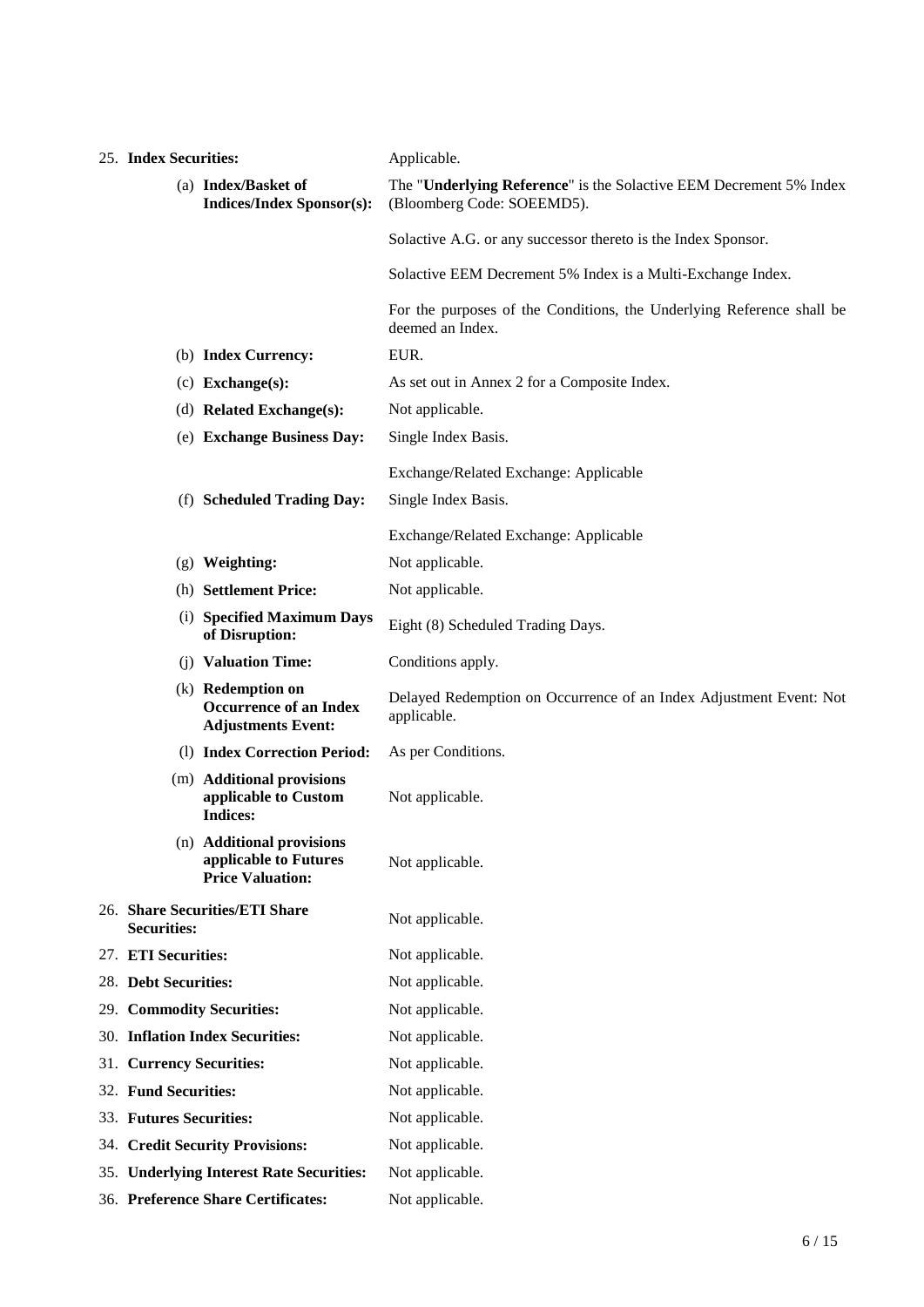|  | 37. OET Certificates:                                                  | Not applicable.                                                                                                                                                                                                                                                                                      |  |  |
|--|------------------------------------------------------------------------|------------------------------------------------------------------------------------------------------------------------------------------------------------------------------------------------------------------------------------------------------------------------------------------------------|--|--|
|  | 38. Illegality (Security Condition 7.1)                                | Illegality: redemption in accordance with Security Condition 7.1(d).                                                                                                                                                                                                                                 |  |  |
|  | and Force Majeure (Security<br>Condition 7.2):                         | Force Majeure: redemption in accordance with Security Condition<br>$7.2(b)$ .                                                                                                                                                                                                                        |  |  |
|  | 39. Additional Disruption Events and                                   | (a) Additional Disruption Events: Applicable.                                                                                                                                                                                                                                                        |  |  |
|  | <b>Optional Additional Disruption</b><br><b>Events:</b>                | (b) The following Optional Additional Disruption Events apply to the<br>Securities: Administrator/Benchmark Event.                                                                                                                                                                                   |  |  |
|  |                                                                        | (c) Redemption:                                                                                                                                                                                                                                                                                      |  |  |
|  |                                                                        | Delayed Redemption on Occurrence of an Additional Disruption Event<br>and/or Optional Additional Disruption Event: Not applicable.                                                                                                                                                                   |  |  |
|  | 40. Knock-in Event:                                                    | Applicable.                                                                                                                                                                                                                                                                                          |  |  |
|  |                                                                        | If the Knock-in Value is strictly less than the Knock-in Level on the<br>Knock-in Determination Day.                                                                                                                                                                                                 |  |  |
|  | (a) SPS Knock-in Valuation:                                            | Applicable.                                                                                                                                                                                                                                                                                          |  |  |
|  |                                                                        | "Knock-in Value" means the Underlying Reference Value.                                                                                                                                                                                                                                               |  |  |
|  |                                                                        | "Underlying Reference Value" means, in respect of an<br>Underlying Reference and a SPS Valuation Date, (i) the<br>Underlying Reference Closing Price Value for such Underlying<br>Reference in respect of such SPS Valuation Date (ii) divided by<br>the relevant Underlying Reference Strike Price. |  |  |
|  |                                                                        | For the avoidance of doubt, when determining (i) above the SPS<br>Valuation Date shall never refer to the Strike Date.                                                                                                                                                                               |  |  |
|  |                                                                        | "Strike Price Closing Value" Applicable                                                                                                                                                                                                                                                              |  |  |
|  |                                                                        | "Underlying Reference Closing Price Value" means, in respect<br>of a SPS Valuation Date, the Closing Level in respect of such<br>day.                                                                                                                                                                |  |  |
|  |                                                                        | "Underlying Reference Strike Price" is means, in respect of an<br>Underlying Reference, the Underlying Reference Closing Price<br>Value for such Underlying Reference on the Strike Date.                                                                                                            |  |  |
|  |                                                                        | "Underlying Reference" means as set out in §25(a) above.                                                                                                                                                                                                                                             |  |  |
|  |                                                                        | "SPS Valuation Date" means the Knock-in Determination Day<br>or the Strike Date as applicable.                                                                                                                                                                                                       |  |  |
|  | $(b)$ Level:                                                           | Not applicable.                                                                                                                                                                                                                                                                                      |  |  |
|  | (c) Knock-in Level/Knock-in<br><b>Range Level:</b>                     | 70 per cent                                                                                                                                                                                                                                                                                          |  |  |
|  | (d) Knock-in Period<br><b>Beginning Date:</b>                          | Not applicable.                                                                                                                                                                                                                                                                                      |  |  |
|  | (e) Knock-in Period<br><b>Beginning Date Day</b><br><b>Convention:</b> | Not applicable.                                                                                                                                                                                                                                                                                      |  |  |
|  | (f) Knock-in Determination                                             | Not applicable.                                                                                                                                                                                                                                                                                      |  |  |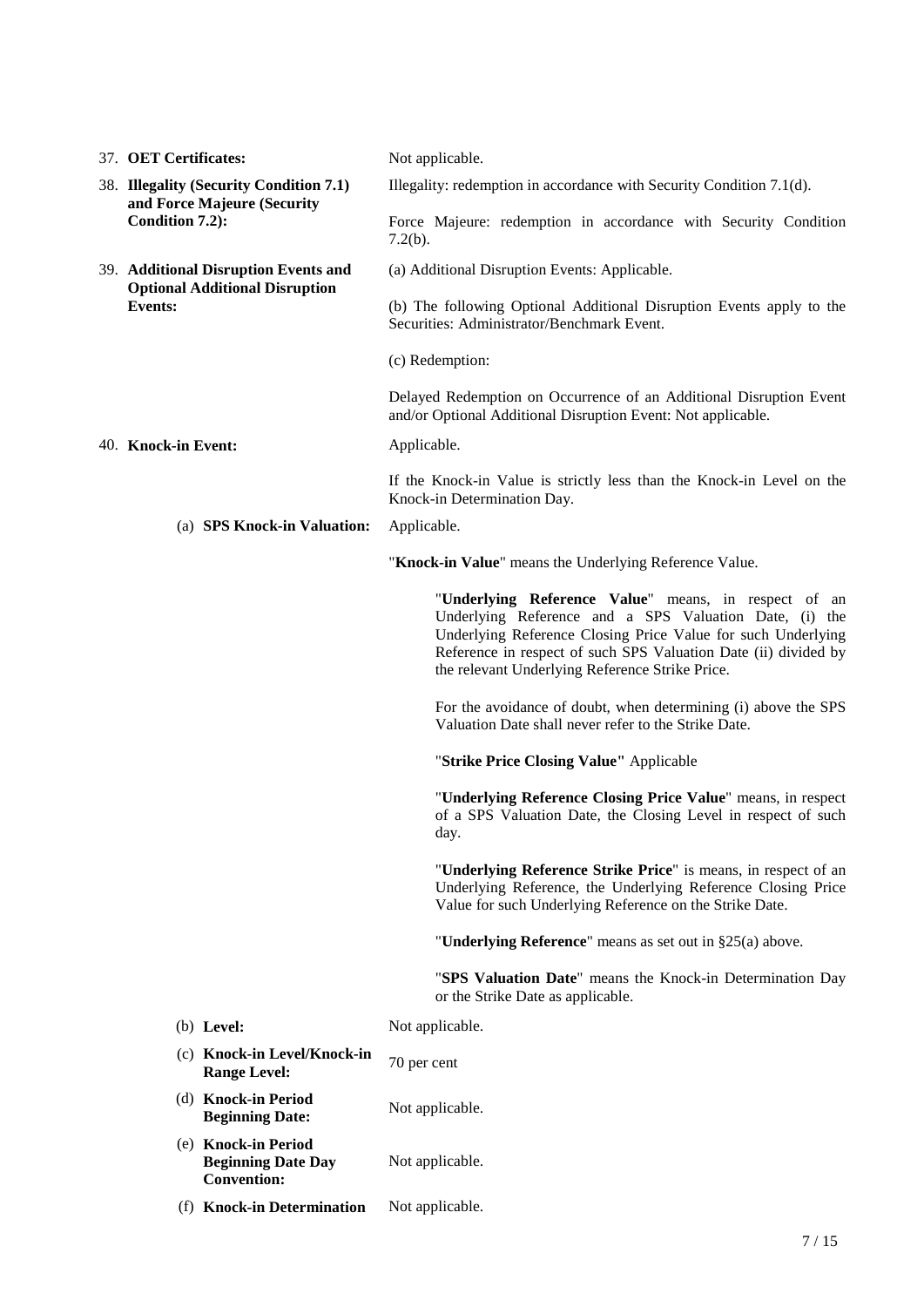**Period:**

|                      | $Day(s)$ :                   | (g) Knock-in Determination                                | The Redemption Valuation Date.                                                                                                             |  |  |
|----------------------|------------------------------|-----------------------------------------------------------|--------------------------------------------------------------------------------------------------------------------------------------------|--|--|
|                      | Date:                        | (h) Knock-in Period Ending                                | Not applicable.                                                                                                                            |  |  |
|                      |                              | (i) Knock-in Period Ending<br><b>Date Day Convention:</b> | Not applicable.                                                                                                                            |  |  |
|                      | Time:                        | (j) Knock-in Valuation                                    | Not applicable.                                                                                                                            |  |  |
|                      |                              | (k) Knock-in Observation<br><b>Price Source:</b>          | Not applicable.                                                                                                                            |  |  |
|                      |                              | (1) Disruption<br><b>Consequences:</b>                    | Applicable.                                                                                                                                |  |  |
| 41. Knock-out Event: |                              |                                                           | Not applicable.                                                                                                                            |  |  |
| <b>REDEMPTION</b>    |                              | 42. EXERCISE, VALUATION AND                               |                                                                                                                                            |  |  |
|                      |                              | (a) Notional Amount of each<br>Certificate:               | EUR 1,000                                                                                                                                  |  |  |
|                      |                              | (b) Partly Paid Certificates:                             | The Certificates are not Partly Paid Certificates.                                                                                         |  |  |
|                      |                              | (c) Interest:                                             | Not applicable.                                                                                                                            |  |  |
|                      | (d) Instalment Certificates: |                                                           | The Certificates are not Instalment Certificates.                                                                                          |  |  |
|                      | (e) Issuer Call Option:      |                                                           | Not applicable.                                                                                                                            |  |  |
|                      | (f) Holder Put Option:       |                                                           | Not applicable.                                                                                                                            |  |  |
|                      |                              | (g) Automatic Early<br><b>Redemption:</b>                 | Applicable.                                                                                                                                |  |  |
|                      |                              | (i) Automatic Early                                       | <b>Single Standard Automatic Early Redemption</b>                                                                                          |  |  |
|                      |                              | <b>Redemption Event:</b>                                  | If on any Automatic Early Redemption Valuation Date the SPS AER<br>Value is greater than or equal to the Automatic Early Redemption Level. |  |  |
|                      |                              | (ii) Automatic Early                                      | <b>SPS Automatic Early Redemption Payout:</b>                                                                                              |  |  |
|                      |                              | <b>Redemption Payout:</b>                                 | NA x (AER Redemption Percentage + AER Exit Rate)                                                                                           |  |  |
|                      |                              |                                                           | "AER Redemption Percentage" is 100 per cent.                                                                                               |  |  |
|                      |                              | (iii) Automatic Early<br><b>Redemption Date(s):</b>       | 11 April 2023 (n=1), 8 April 2024 (n=2), 7 April 2025 (n=3), 7 April<br>2026 (n=4) and 7 April 2027 (n=5).                                 |  |  |
|                      |                              | (iv) Observation Price<br>Source:                         | Not applicable.                                                                                                                            |  |  |
|                      |                              | (v) <b>Underlying</b><br><b>Reference Level:</b>          | Not applicable.                                                                                                                            |  |  |
|                      |                              |                                                           | <b>SPS AER Valuation: Applicable.</b>                                                                                                      |  |  |
|                      |                              |                                                           | "SPS AER Value" means the Underlying Reference Value.                                                                                      |  |  |

"**Underlying Reference Value**" means, in respect of an Underlying Reference and a SPS Valuation Date, (i) the Underlying Reference Closing Price Value for such Underlying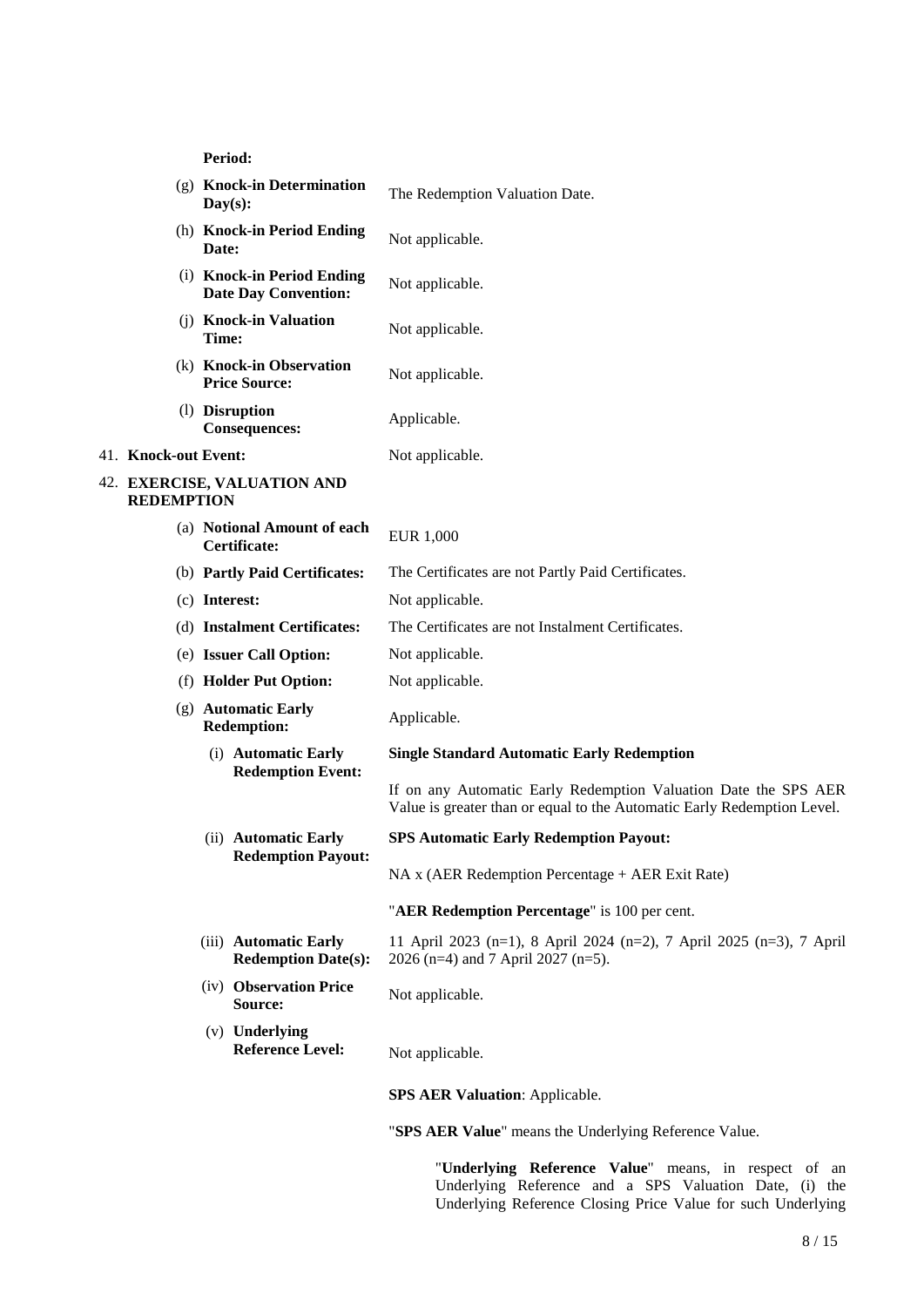Reference in respect of such SPS Valuation Date (ii) divided by the relevant Underlying Reference Strike Price.

For the avoidance of doubt, when determining (i) above the SPS Valuation Date shall never refer to the Strike Date.

"**Underlying Reference Closing Price Value**" means, in respect of a SPS Valuation Date, the Closing Level in respect of such day.

"**Underlying Reference Strike Price**" is means, in respect of an Underlying Reference, the Underlying Reference Closing Price Value for such Underlying Reference on the Strike Date.

"**Underlying Reference**" means as set out in §25(a) above.

"**SPS Valuation Date**" means each Automatic Early Redemption Valuation Date or the Strike Date, as applicable.

- (vi) **Automatic Early Redemption Level:** 100 per cent.
- (vii) **Automatic Early Redemption Percentage:**

Not applicable.

(viii) **AER Exit Rate:** AER Rate

AER Rate is **n x ER%**

**ER%** is a percentage expected to be about 10 per cent but which will not be less than 8 per cent as determined by the Issuer on the Trade Date after the end of the Offer Period. Notice of the rate will be published in the same manner as the publication of these Final Terms and be available by accessing the following link **http://eqdpo.bnpparibas.com/FI4000517453** 

**n** is a number from 1 to 5 representing the relevant Automatic Redemption Valuation Date.

- (ix) **Automatic Early Redemption Valuation Date(s):** 24 March 2023 (n=1), 25 March 2024 (n=2), 24 March 2025 (n=3), 24 March 2026 (n=4) and 24 March 2027 (n=5).
- (h) **Strike Date:** 24 March 2022.
- (i) **Strike Price:** Not applicable.
- (j) **Redemption Valuation Date: Date: Date: Date: Date: Date: Date: Date: Date: Date: Date: Date: Date: Date: Date: Date: Date: D**
- (k) **Averaging:** Averaging does not apply to the Securities.
- (l) **Observation Dates:** Not applicable.
- (m) **Observation Period:** Not applicable.
- (n) **Settlement Business Day:** Not applicable.
- (o) **Cut-off Date:** Not applicable.
- (p) **Identification information of Holders as**  Not applicable. **provided by Condition**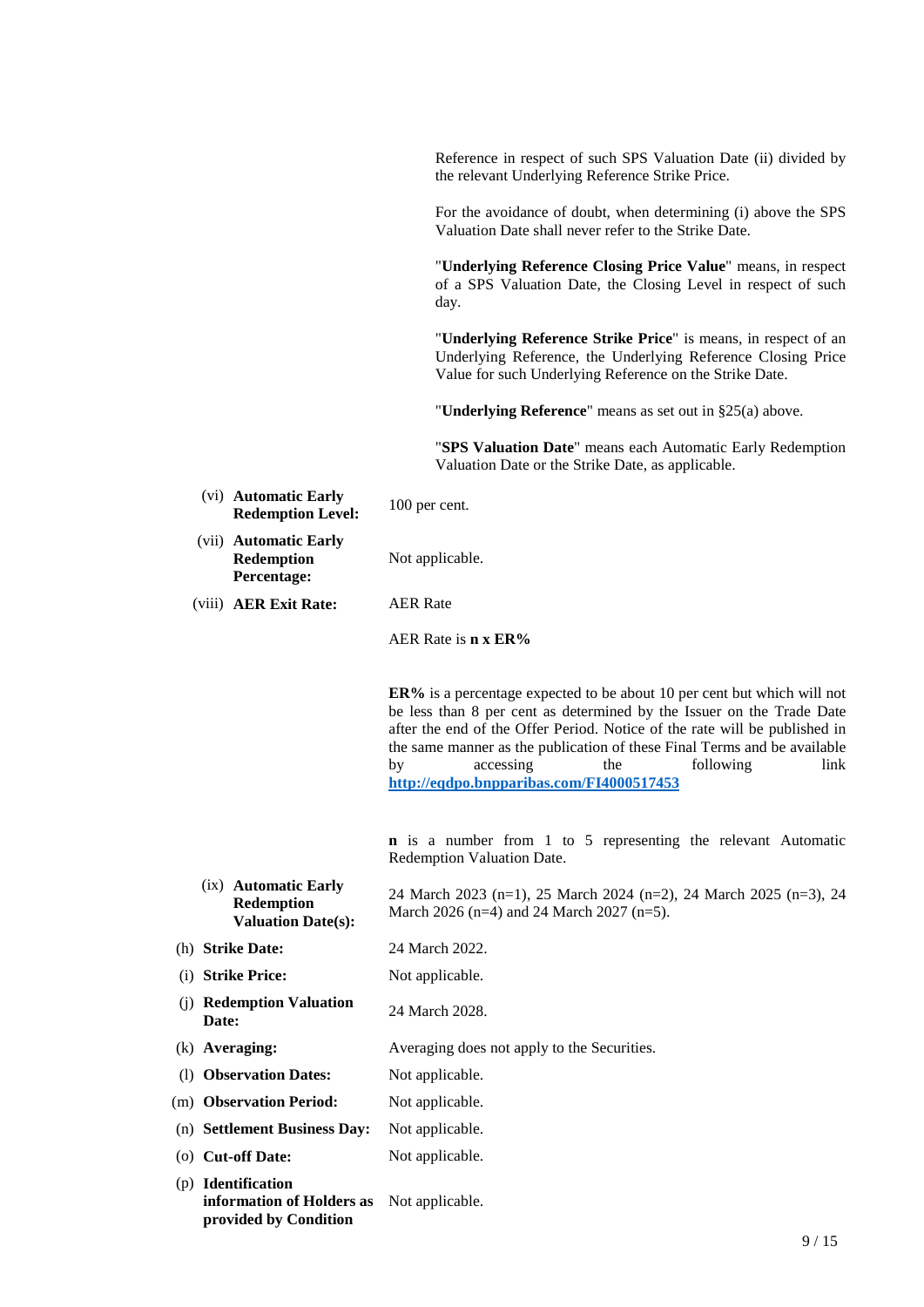**29:**

# **DISTRIBUTION AND U.S. SALES ELIGIBILITY**

| 43. U.S. Selling Restrictions:                            |                                                                                                                                         | Not applicable - the Securities may not be legally or beneficially owned<br>by or transferred to any U.S. person at any time.                                        |  |  |  |
|-----------------------------------------------------------|-----------------------------------------------------------------------------------------------------------------------------------------|----------------------------------------------------------------------------------------------------------------------------------------------------------------------|--|--|--|
| 44. Additional U.S. Federal income tax<br>considerations: |                                                                                                                                         | The Securities are not Specified Securities for the purpose of Section<br>871(m) of the U.S. Internal Revenue Code of 1986.                                          |  |  |  |
|                                                           | 45. Registered broker/dealer:                                                                                                           | Not applicable.                                                                                                                                                      |  |  |  |
| 46. TEFRA C or TEFRA Not<br>Applicable:                   |                                                                                                                                         | TEFRA Not Applicable.                                                                                                                                                |  |  |  |
| 47. Non exempt Offer:                                     |                                                                                                                                         | Applicable.                                                                                                                                                          |  |  |  |
|                                                           | (i) Non-exempt Offer<br>Jurisdictions:                                                                                                  | Finland.                                                                                                                                                             |  |  |  |
|                                                           | (ii) Offer Period:                                                                                                                      | From (and including) 31 January 2022 until (and including) 11 March<br>2022, subject to any early closing, as indicated in Part B, item 7.                           |  |  |  |
|                                                           | (iii) Financial intermediaries<br>granted specific consent<br>to use the Base<br>Prospectus in accordance<br>with the Conditions in it: | <b>SIP Nordic Fondkommission A.B.</b><br>Kasarmikatu 36,<br>00130 HELSINKI.<br>Legal Identity identifier (LEI):<br>549300K8ZGR1UGJM1U10<br>(the Authorised Offerors) |  |  |  |
|                                                           | (iv) General Consent:                                                                                                                   | Not applicable.                                                                                                                                                      |  |  |  |
|                                                           | (v) Other Authorised<br><b>Offeror Terms:</b>                                                                                           | Not applicable.                                                                                                                                                      |  |  |  |
| <b>Retail Investors:</b>                                  | 48. Prohibition of Sales to EEA and UK                                                                                                  |                                                                                                                                                                      |  |  |  |
|                                                           | (a) Selling Restriction:                                                                                                                | Not applicable.                                                                                                                                                      |  |  |  |
|                                                           | $(b)$ Legend:                                                                                                                           | Not applicable.                                                                                                                                                      |  |  |  |
|                                                           | PROVISIONS RELATING TO COLLATERAL AND SECURITY                                                                                          |                                                                                                                                                                      |  |  |  |
|                                                           | 49. Secured Securities other than                                                                                                       | $N_{\rm tot}$ = $1.1$ = $1.1$ =                                                                                                                                      |  |  |  |

**Notional Value Repack Securities:** Not applicable. 50. **Notional Value Repack Securities:** Not applicable.

# **Responsibility**

The Issuer accepts responsibility for the information contained in these Final Terms. To the best of the knowledge of the Issuer (who has taken all reasonable care to ensure that such is the case), the information contained herein is in accordance with the facts and does not omit anything likely to affect the import of such information.

Signed on behalf of BNP Paribas Issuance B.V.

As Issuer:

Hyrion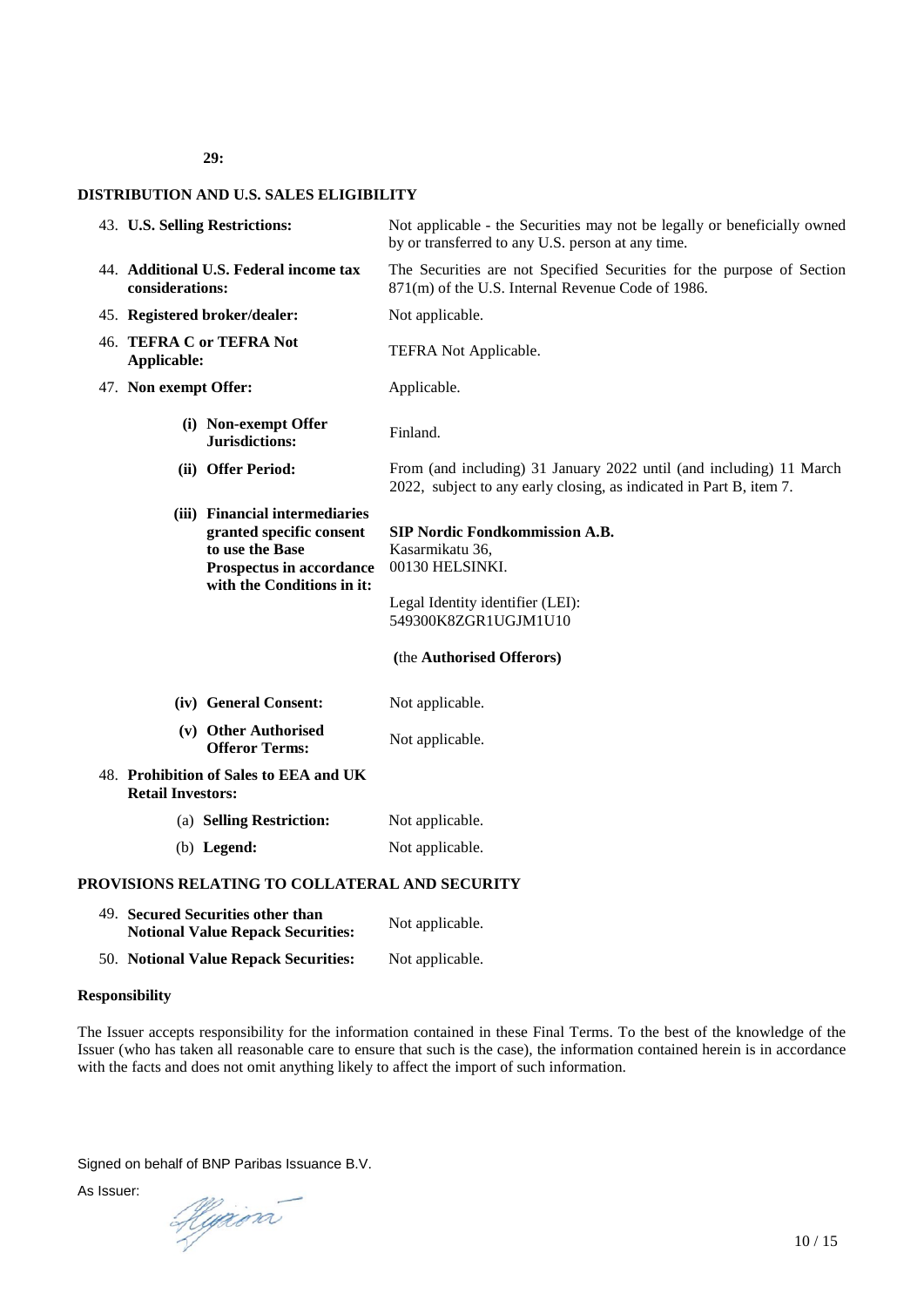By: Lenka HUJSIOVA ... Duly authorised

# **PART B - OTHER INFORMATION**

# **1. Listing and Admission to trading - De listing**

Application will be made to list the Securities and to admit the Securities for trading on or around the Issue Date on the Official List of NASDAQ Helsinki Ltd.

# **2. Ratings**

The Securities have not been rated.

# **3. Interests of Natural and Legal Persons Involved in the Issue**

Save as discussed in the "*Potential Conflicts of Interest*" paragraph in the "*Risks*" section in the Base Prospectus, so far as the Issuer is aware, no person involved in the issue of the Securities has an interest material to the issue.

# **4. Reasons for the Issue, Estimated Net Proceeds and Total Expenses**

- (a) **Reasons for the Issue:** See "Use of Proceeds" in the Base Prospectus.
- (b) **Estimated net proceeds:** Up to EUR 3,000,000.
- (c) **Estimated total expenses:** The estimated total expenses are not available.

# **5. Performance of Underlying/Formula/Other Variable and Other Information concerning the Underlying Reference**

See Base Prospectus for an explanation of effect on value of Investment and associated risks in investing in Securities.

Information on the Index shall be available on the relevant website as set out in below

Past and further performances of the Index are available on the Index relevant website as set out below, and its volatility may be obtained from the Calculation Agent by emailing DL EQD NORDIC dl.eqd.nordic@uk.bnpparibas.com or EMEA GM CLIENT SERVICE emea.gm.client.service@bnpparibas.com

| <b>Place where information on the</b> |                                  |  |
|---------------------------------------|----------------------------------|--|
| Underlying Index can be               | Solactive EEM Decrement 5% Index |  |
| obtained:                             |                                  |  |
|                                       |                                  |  |

website: https://www.solactive.com/indices/?se=1&index=DE000SL0C2S9

# **Index Disclaimer**

# **General Disclaimer**

Neither the Issuer nor the Guarantor shall have any liability for any act or failure to act by an Index Sponsor in connection with the calculation, adjustment or maintenance of an Index. Except as disclosed prior to the Issue Date, neither the Issuer, the Guarantor nor their affiliates has any affiliation with or control over an Index or Index Sponsor or any control over the computation, composition or dissemination of an Index. Although the Calculation Agent will obtain information concerning an Index from publicly available sources it believes reliable, it will not independently verify this information. Accordingly, no representation, warranty or undertaking (express or implied) is made and no responsibility is accepted by the Issuer, the Guarantor, their affiliates or the Calculation Agent as to the accuracy, completeness and timeliness of information concerning an Index.

# **Solactive EEM Decrement 5% Index (NTR)**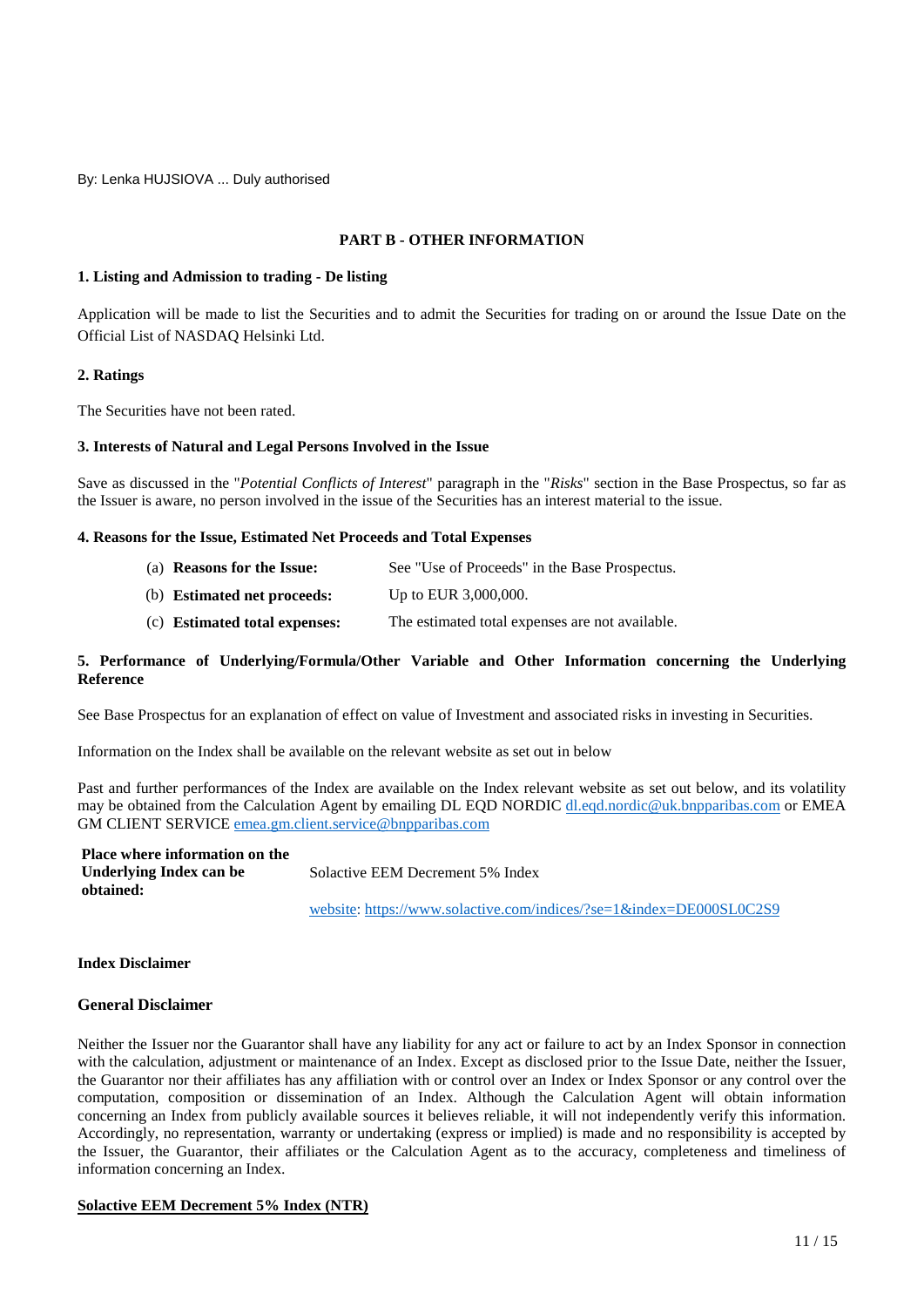Solactive AG ("Solactive") is the licensor of Solactive EEM Decrement 5% Index (NTR) (the "Index"). The financial instruments that are based on the Index are not sponsored, endorsed, promoted or sold by Solactive in any way and Solactive makes no express or implied representation, guarantee or assurance with regard to: (a) the advisability in investing in the financial instruments; (b) the quality, accuracy and/or completeness of the Index; and/or (c) the results obtained or to be obtained by any person or entity from the use of the Index. Solactive reserves the right to change the methods of calculation or publication with respect to the Index. Solactive shall not be liable for any damages suffered or incurred as a result of the use (or inability to use) of the Index.

# **6. Operational Information**

| Euroclear Finland.               |
|----------------------------------|
| Identification number: 0861597-4 |
|                                  |
| Finnish Security Agent           |
|                                  |
| Nordea Bank Abp                  |
| <b>Issuer Services</b>           |
| Fleminginkatu 27                 |
| Helsinki                         |
| FI-00020 Nordea                  |
| Finland                          |
|                                  |

# **7. Terms and Conditions of the Non-exempt Offer**

| <b>Offer Price:</b>                       | The Issue Price.                                                                                                                                                                                                                                                                                                                                                                                                                                                                                                                                                                                       |  |  |  |
|-------------------------------------------|--------------------------------------------------------------------------------------------------------------------------------------------------------------------------------------------------------------------------------------------------------------------------------------------------------------------------------------------------------------------------------------------------------------------------------------------------------------------------------------------------------------------------------------------------------------------------------------------------------|--|--|--|
| Conditions to which the offer is subject: | The offer of the Securities is conditional on their issue.                                                                                                                                                                                                                                                                                                                                                                                                                                                                                                                                             |  |  |  |
|                                           | The Issuer reserves the right to withdraw the offer of the Securities<br>and cancel the issuance of the Securities for any reason, in<br>accordance with the Authorised Offeror at any time on or prior to the<br>Issue Date. For the avoidance of doubt, if any application has been<br>made by a potential investor and the Issuer exercises such a right,<br>each such potential investor shall not be entitled to subscribe or<br>otherwise acquire the Securities. Such an event will be notified to<br>the<br>following<br>via<br>link:<br>investors<br>http://eqdpo.bnpparibas.com/FI4000517453 |  |  |  |
|                                           | The Issuer will in its sole discretion determine the final amount of<br>Securities issued up to a limit of 3,000 Securities.<br>The final amount that is issued on the Issue Date will be listed on<br>NASDAQ Helsinki Ltd.                                                                                                                                                                                                                                                                                                                                                                            |  |  |  |
|                                           |                                                                                                                                                                                                                                                                                                                                                                                                                                                                                                                                                                                                        |  |  |  |
|                                           | Securities will be allotted subject to availability in the order of<br>receipt of investors' applications. The final amount of the Securities<br>issued will be determined by the Issuer in light of prevailing market<br>conditions, and in its sole and absolute discretion depending on the<br>number of Securities which have been agreed to be purchased as of<br>the Issue Date.                                                                                                                                                                                                                 |  |  |  |
|                                           | The Offer Period may be closed early as determined by Issuer in its<br>sole discretion and notified on or around such earlier date by<br>publication on the following webpage:                                                                                                                                                                                                                                                                                                                                                                                                                         |  |  |  |
|                                           | http://eqdpo.bnpparibas.com/FI4000517453                                                                                                                                                                                                                                                                                                                                                                                                                                                                                                                                                               |  |  |  |
|                                           | The Issuer reserves the right to extend the Offer Period. The Issuer                                                                                                                                                                                                                                                                                                                                                                                                                                                                                                                                   |  |  |  |

will inform of the extension of the Offer Period by means of a notice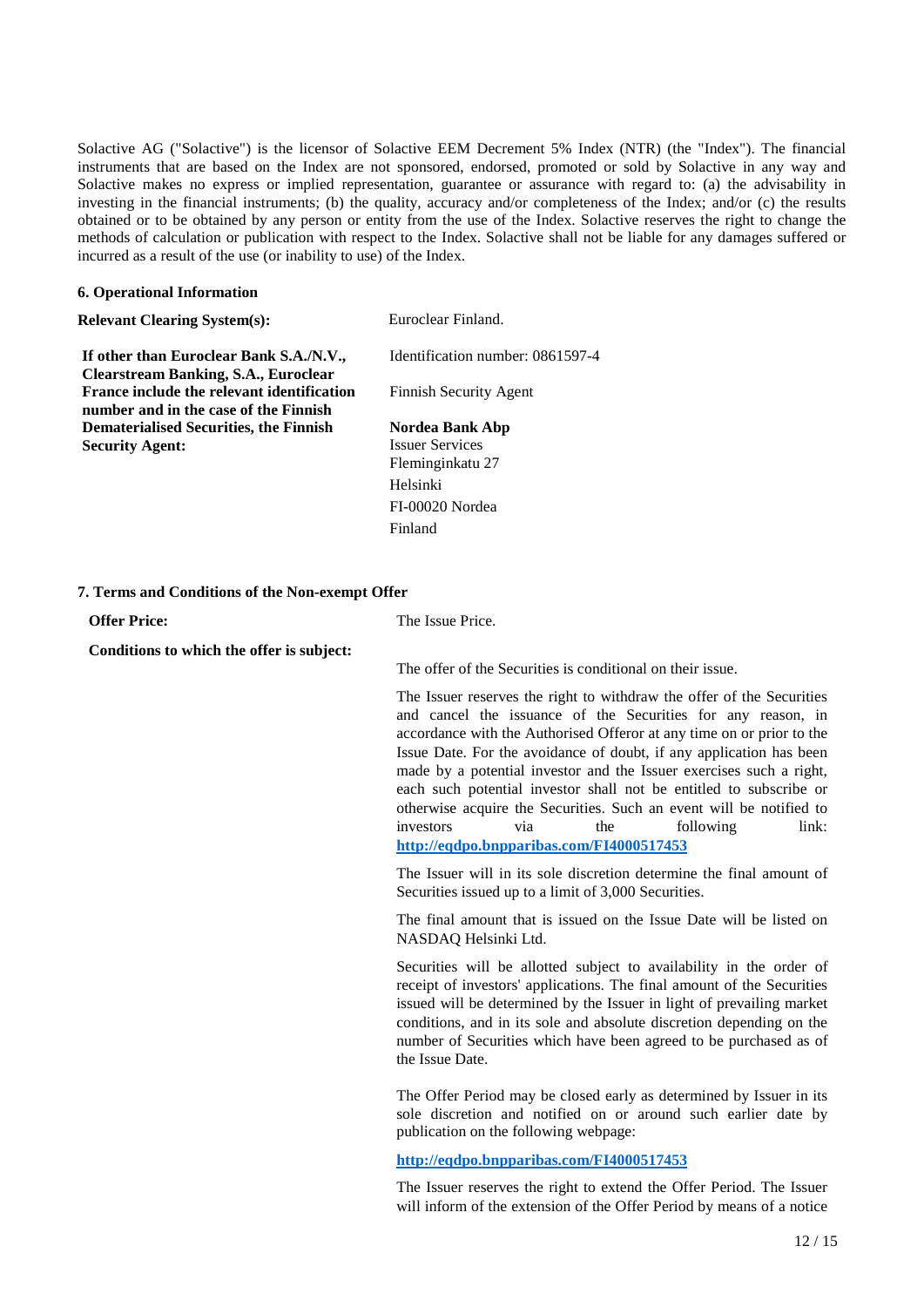to be published on the following webpage:

**http://eqdpo.bnpparibas.com/FI4000517453** 

The Issuer reserves the right to increase the number of Securities to be issued during the Offer Period. The Issuer will inform the public of the size increase by means of a notice to be published on the following webpage:

 **http://eqdpo.bnpparibas.com/FI4000517453**

**Description of the application process:**

From, and including, to, and including, 31 January 2022 to, and including, 11 March 2022, or such earlier date as the Issuer determines as notified on or around such earlier date by loading the following link

**http://eqdpo.bnpparibas.com/FI4000517453** 

Application to subscribe for the Securities can be made in Finland through the Authorised Offeror. The distribution activity will be carried out in accordance with the usual procedures of the Authorised Offeror.

The Authorised Offeror is responsible for the notification of any withdrawal right applicable in relation to the offer of the Securities to potential investors.

Prospective investors will not be required to enter into any contractual arrangements directly with the Issuer in relation to the subscription for the Securities.

By purchasing the Securities, the holders of the Securities are deemed to have knowledge of all the Conditions of the Securities and to accept said Conditions.

**Details of the minimum and/or maximum amount of application:**

Minimum subscription amount per investor: One (1) Certificate.

Maximum subscription amount per investor: The number of Securities issued as set out in SPECIFIC PROVISIONS FOR EACH SERIES in Part A.

The maximum amount of application of Securities will be subject only to availability at the time of the application.

There are no pre-identified allotment criteria.

The Authorised Offeror will adopt allotment criteria that ensure equal treatment of prospective investors. All of the Securities requested through the Authorised Offeror during the Offer Period will be assigned up to the maximum amount of the Offer.

In the event that during the Offer Period the requests exceed the total amount of the offer destined to prospective investors the Issuer, in accordance with the Authorised Offeror, will proceed to early terminate the Offer Period and will immediately suspend the acceptance of further requests.

**Description of possibility to reduce subscriptions and manner for refunding excess amount paid by applicants:** 

Not applicable.

**Details of the method and time limits for** The Securities will be issued on the Issue Date against payment to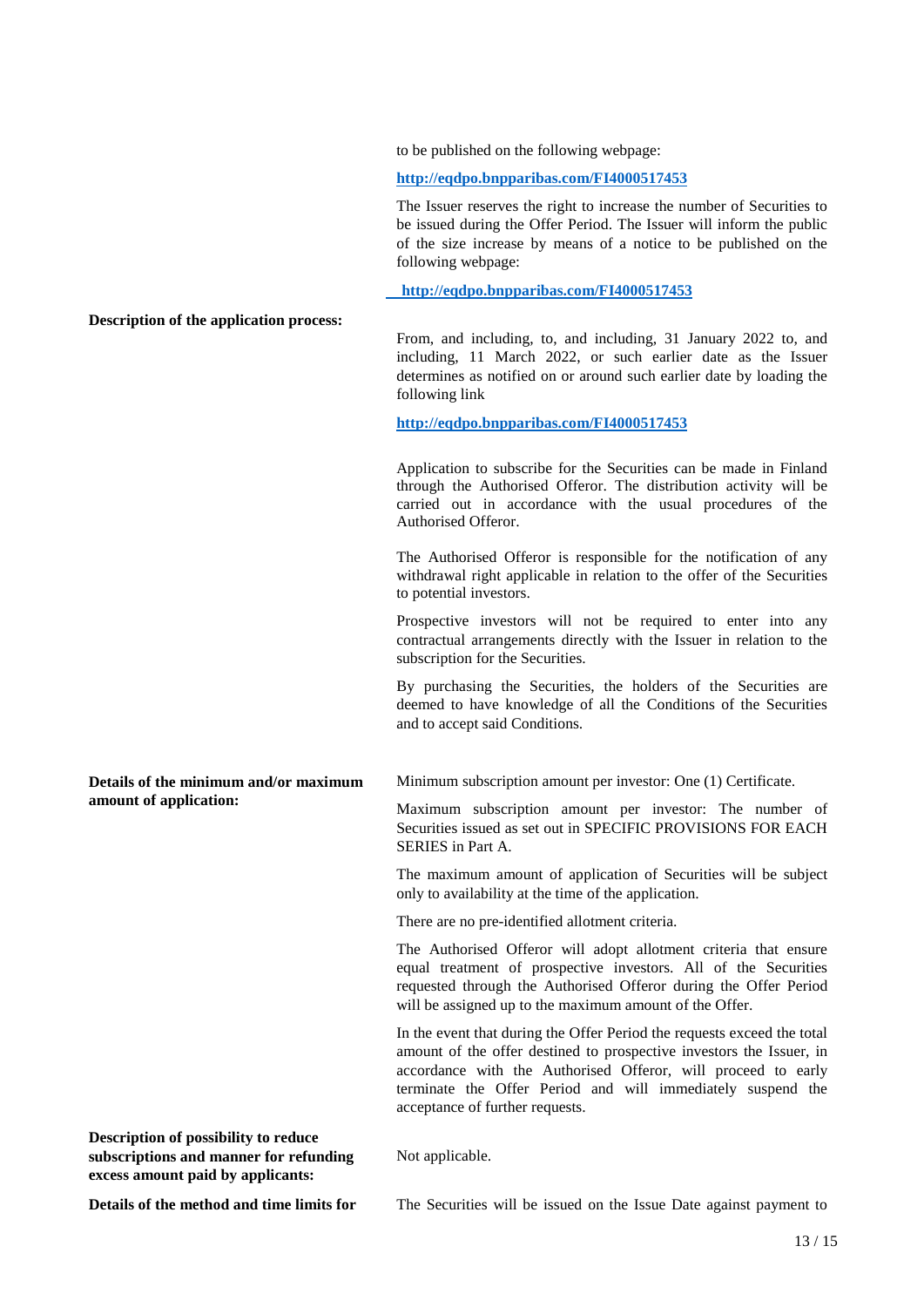| paying up and delivering the Securities:                                                                                                                                                                                             | the Issuer by the Authorised Offeror of the gross subscription<br>moneys.                                                                                                                       |                                                                                                                                    |                                                                                                                                        |  |  |
|--------------------------------------------------------------------------------------------------------------------------------------------------------------------------------------------------------------------------------------|-------------------------------------------------------------------------------------------------------------------------------------------------------------------------------------------------|------------------------------------------------------------------------------------------------------------------------------------|----------------------------------------------------------------------------------------------------------------------------------------|--|--|
|                                                                                                                                                                                                                                      | Issue Date.                                                                                                                                                                                     |                                                                                                                                    | The Securities are cleared through the clearing systems and are due<br>to be delivered through the Authorised Offeror on or around the |  |  |
| Manner in and date on which results of the<br>offer are to be made public:                                                                                                                                                           | Issue Date.                                                                                                                                                                                     | Publication on the following link:                                                                                                 | http://eqdpo.bnpparibas.com/FI4000517453 on or around the                                                                              |  |  |
| Procedure for exercise of any right of pre-<br>emption, negotiability of subscription rights<br>and treatment of subscription rights not<br>exercised:                                                                               | Not applicable.                                                                                                                                                                                 |                                                                                                                                    |                                                                                                                                        |  |  |
| Process for notification to applicants of the<br>amount allotted and indication whether<br>dealing may begin before notification is<br>made:                                                                                         | In the case of over subscription, allotted amounts will be notified to<br>applicants by loading the following link:<br>http://eqdpo.bnpparibas.com/FI4000517453 on or around the<br>Issue Date. |                                                                                                                                    |                                                                                                                                        |  |  |
|                                                                                                                                                                                                                                      | notification is made.                                                                                                                                                                           |                                                                                                                                    | No dealing in the Securities may be done before any such                                                                               |  |  |
|                                                                                                                                                                                                                                      |                                                                                                                                                                                                 | In all other cases, allotted amounts will be equal to the amount of the<br>application, and no further notification shall be made. |                                                                                                                                        |  |  |
|                                                                                                                                                                                                                                      | Issue Date.                                                                                                                                                                                     |                                                                                                                                    | In all cases, no dealing in the Securities may take place prior to the                                                                 |  |  |
| Amount of any expenses and taxes charged<br>to the subscriber or purchaser:                                                                                                                                                          | <b>Series</b><br><b>Number</b>                                                                                                                                                                  | <b>Issue Price</b><br>per Security                                                                                                 | <b>Expenses included in the</b><br><b>Issue Price</b>                                                                                  |  |  |
|                                                                                                                                                                                                                                      | CE4638JBG                                                                                                                                                                                       | 100%                                                                                                                               | 7.58% of the Notional<br>Amount per Certificate                                                                                        |  |  |
| 8. Intermediaries with a firm commitment to act                                                                                                                                                                                      |                                                                                                                                                                                                 |                                                                                                                                    |                                                                                                                                        |  |  |
| Name and address of the entities which<br>have a firm commitment to act as<br>intermediaries in secondary trading,<br>providing liquidity through bid and offer<br>rates and a description of the main terms of<br>their commitment: | None                                                                                                                                                                                            |                                                                                                                                    |                                                                                                                                        |  |  |
| 9. Placing and Underwriting                                                                                                                                                                                                          |                                                                                                                                                                                                 |                                                                                                                                    |                                                                                                                                        |  |  |
| Name(s) and address(es), to the extent<br>known to the issuer, of the places in the<br>various countries where the offer takes<br>place:                                                                                             | The Authorised Offeror identified in Paragraph 47 of Part A and<br>identifiable from the Base Proscpectus.                                                                                      |                                                                                                                                    |                                                                                                                                        |  |  |
| Name and address of the co-ordinator(s) of<br>the global offer and of single parts of the                                                                                                                                            | Not applicable.                                                                                                                                                                                 |                                                                                                                                    |                                                                                                                                        |  |  |

**Name and address of any paying agents and depository agents in each country (in addition to the Principal Paying Agent):** 

**offer:** 

Not applicable.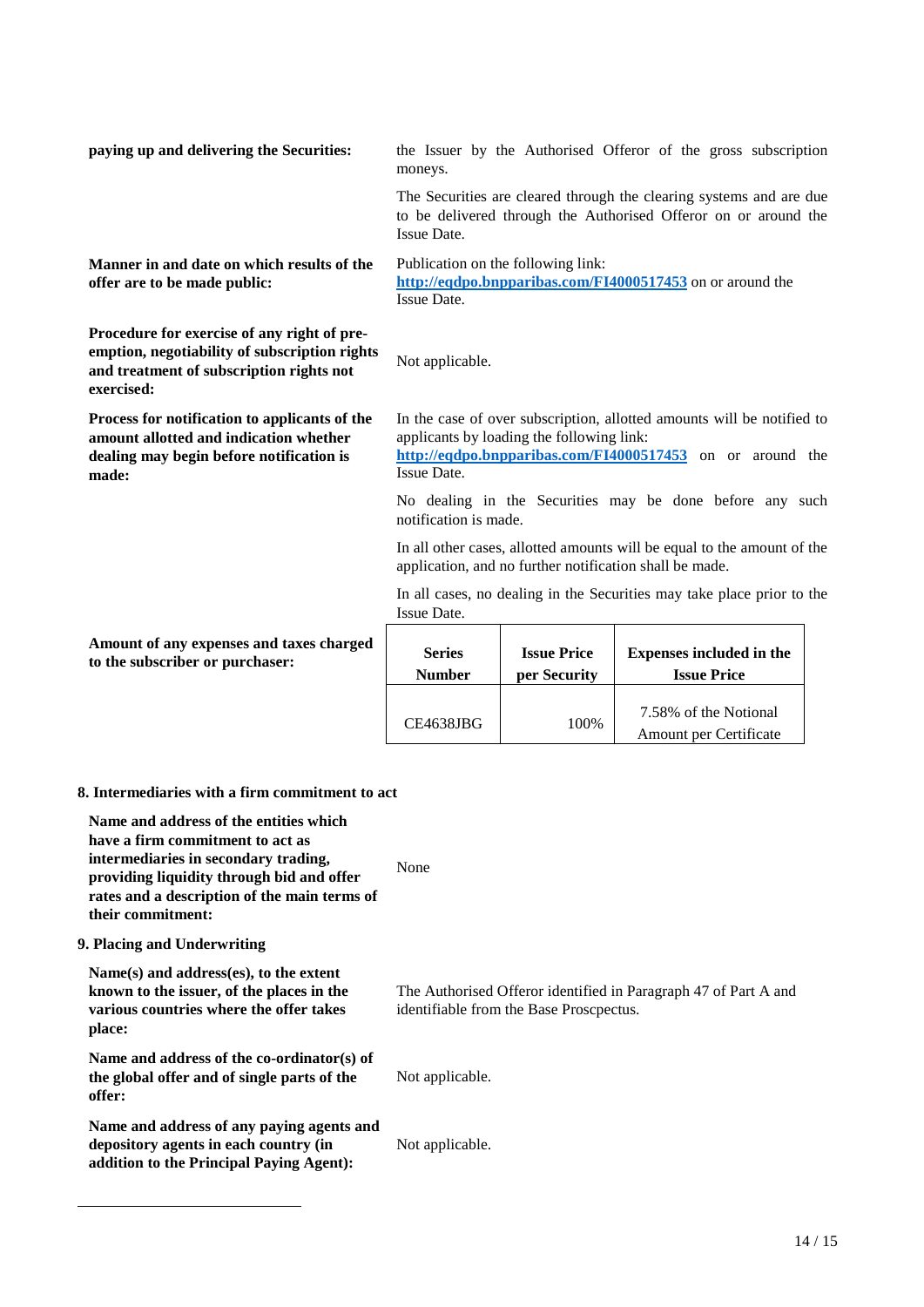**Entities agreeing to underwrite the issue on a firm commitment basis, and entities agreeing to place the issue without a firm commitment or under "best efforts" arrangements:** 

# **SIP Nordic Fondkommission A.B.**

Kasarmikatu 36, 00130 HELSINKI.

Legal Identity identifier (LEI): 549300K8ZGR1UGJM1U10

# **(**the **Authorised Offerors)**

No underwriting commitment is undertaken by the Authorised Offeror.

**When the underwriting agreement has been** Not applicable or will be reached:

**10. EU Benchmarks Regulation**

**EU Benchmarks Regulation: Article** 

**29(2)statement on benchmarks:** Applicable: Amounts payable under the Securities are calculated by reference to the relevant Benchmark which is provided by the relevant Administrator, as specified in the table below.

> As at the date of these Final Terms, the relevant Administrator is not included / included, as the case may be, in the register of Administrators and Benchmarks established and maintained by the European Securities and Markets Authority ("**ESMA**") pursuant to article 36 of the Benchmarks Regulation (Regulation (EU) 2016/1011) (the "**BMR**"), as specified in the table below.

> As far as the Issuer is aware, the transitional provisions in Article 51 of the BMR apply, such that the relevant Administrator is not currently required to obtain authorisation/registration, as specified in the table below.

| <b>Benchmark</b>           | <b>Administrator</b> | Register |
|----------------------------|----------------------|----------|
| Solactive EEM Decrement 5% | Solactive A.G.       | Included |
| Index (NTR)                |                      |          |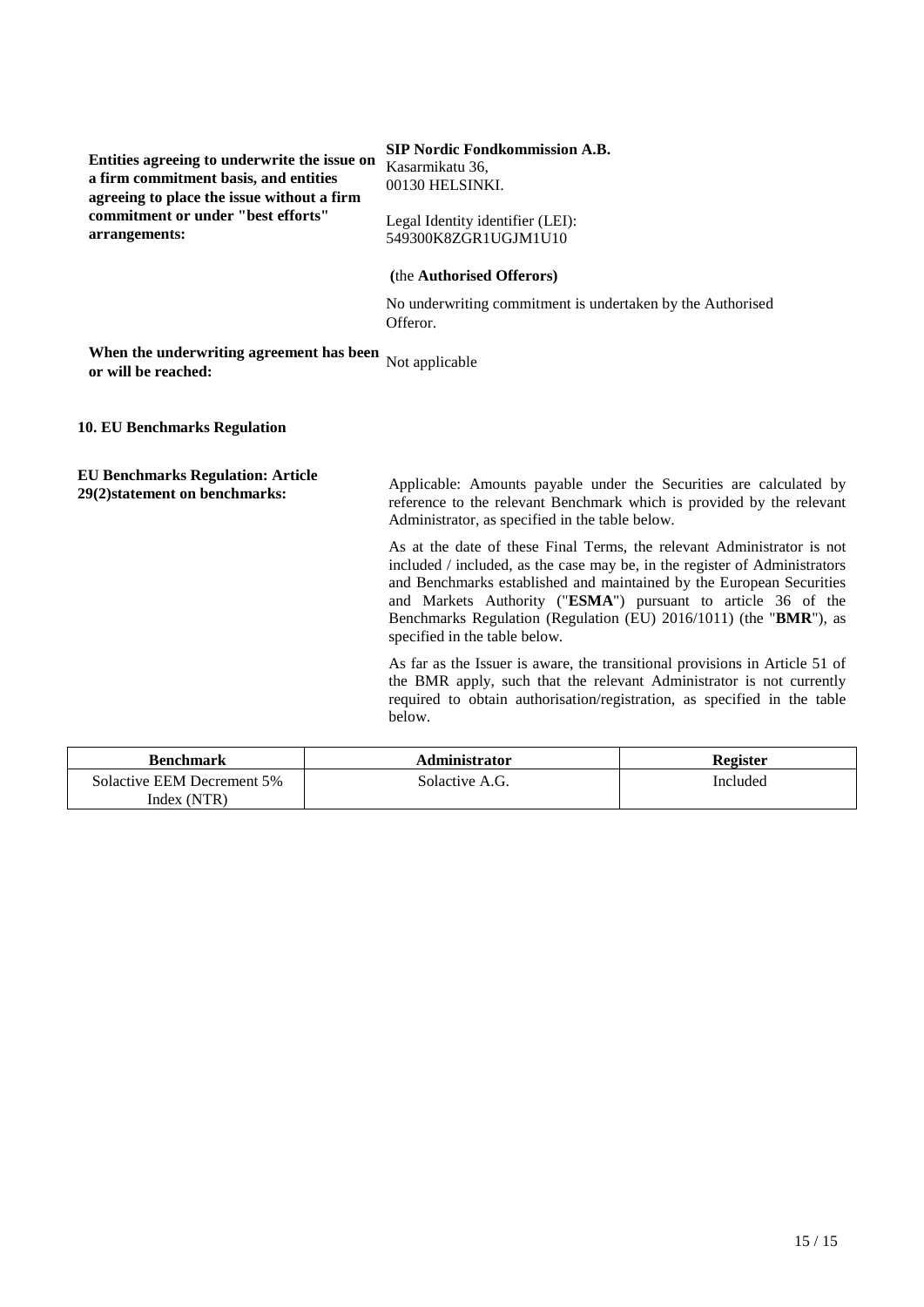# **Summary**

# **Section A – Introduction and Warnings**

# *Warnings*

This summary should be read as an introduction to the Base Prospectus and the applicable Final Terms.

Any decision to invest in any Securities should be based on a consideration of the Base Prospectus as a whole, including any documents incorporated by reference and the applicable Final Terms.

Investors may be exposed to a partial or total loss of their investment.

Where a claim relating to information contained in the Base Prospectus and the applicable Final Terms is brought before a court in a Member State of the European Economic Area, the plaintiff may, under the national legislation of the Member State where the claim is brought, be required to bear the costs of translating the Base Prospectus and the applicable Final Terms before the legal proceedings are initiated.

Civil liability in any such Member State attaches to the Issuer or the Guarantor solely on the basis of this summary, including any translation hereof, but only if it is misleading, inaccurate or inconsistent when read together with the other parts of the Base Prospectus and the applicable Final Terms or it does not provide, when read together with the other parts of the Base Prospectus and the applicable Final Terms, key information in order to aid investors when considering whether to invest in the Securities.

You are about to purchase a product that is not simple and may be difficult to understand.

**Name and international securities identification number (ISIN) of the securities**

EUR "Athena" Certificates linked to Solactive EEM Decrement 5% Index (NTR) Index - The securities are Certificates. International Securities Identification Number ("**ISIN**"): FI4000517453.

#### **Identity and contact details of the issuer**

BNP Paribas Issuance B.V. (the "**Issuer**"), Herengracht 595, 1017 CE Amsterdam, the Netherlands (telephone number: +31(0)88 738 0000). The legal entity identifier of the Issuer is 7245009UXRIGIRYOBR48.

# **Identity and contact details of the offeror and / or person asking for admission to trading**

Offeror: SIP Nordic Fondkommission A.B., Kasarmikatu 36, 00130 HELSINKI, Finland. The legal entity identifier (LEI) of SIP Nordic Fondkommission A.B. is 549300K8ZGR1UGJM1U10

Person asking for admission to trading : BNP Paribas Issuance B.V. (the "Issuer"), Herengracht 595, 1017 CE Amsterdam, the Netherlands (telephone number: +31(0)88 738 0000).

# **Identity and contact details of the competent authority approving the prospectus**

Autorité des Marchés Financiers ("**AMF**"), 17, place de la Bourse, 75082 Paris Cedex 02, France - +33(0)1 53 45 60 00 - www.amf-france.org

## **Date of approval of the prospectus**

The Base Prospectus has been approved on 1 June 2021 under the approval number 21-196 by the AMF, as supplemented from time to time.

# **Section B - Key information on the issuer**

# *Who is the issuer of the securities?*

**Domicile / legal form / LEI / law under which the issuer operates / country of incorporation**

BNPP B.V. was incorporated in the Netherlands as a private company with limited liability under Dutch law having its registered office at Herengracht 595, 1017 CE Amsterdam, the Netherlands. Legal entity identifier (LEI): 7245009UXRIGIRYOBR48. BNPP B.V.'s long term credit rating is A+ with a stable outlook (S&P Global Ratings Europe Limited) and BNPP B.V.'s short term credit rating is A-1 (S&P Global Ratings

Europe Limited).

#### **Principal activities**

The principal activity of the Issuer is to issue and/or acquire financial instruments of any nature and to enter into related agreements for the account of various entities within the BNPP Group.

The assets of BNPP B.V. consist of the obligations of other BNPP Group entities. Holders of securities issued by BNPP B.V. will, subject to the provisions of the Guarantee issued by BNPP, be exposed to the ability of BNPP Group entities to perform their obligations towards BNPP B.V.

#### **Major shareholders**

BNP Paribas holds 100 per cent. of the share capital of BNPP B.V.

# **Identity of the issuer's key managing directors**

The Managing Director of the Issuer is BNP Paribas Finance B.V.

The Managing Directors of BNP Paribas Finance B.V. are Edwin Herskovic, Erik Stroet, Folkert van Asma, Richard Daelman, Geert Lippens and Matthew Yandle.

#### **Identity of the issuer's statutory auditors**

Mazars N.V. are the auditors of the Issuer. Mazars N.V. is an independent public accountancy firm in the Netherlands registered with the NBA (*Nederlandse Beroepsorganisatie van Accountants*).

| What is the key financial information regarding the issuer? |                  |            |            |            |  |
|-------------------------------------------------------------|------------------|------------|------------|------------|--|
| Key financial information                                   |                  |            |            |            |  |
|                                                             | Income statement |            |            |            |  |
| Comparative interim from same                               |                  |            |            |            |  |
| period in prior year<br>Interim<br>Year<br>Year-1           |                  |            |            |            |  |
| In €                                                        | 31/12/2020       | 31/12/2019 | 30/06/2021 | 30/06/2020 |  |
| <b>Operating profit/loss</b>                                | 54.758           | 47.976     | 24.718     | 27.896     |  |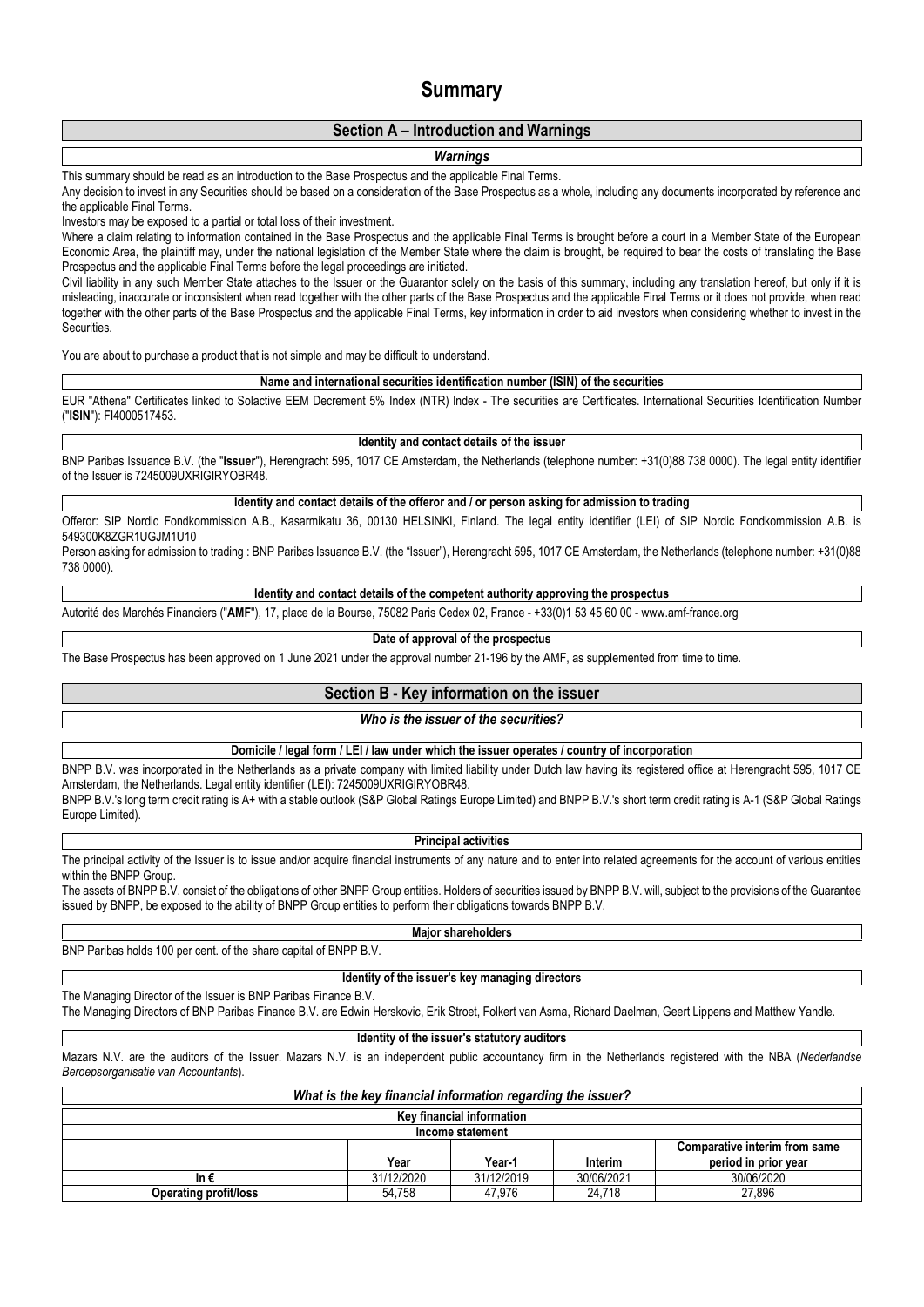| <b>Balance sheet</b>                                      |                |                |                |                                                       |  |  |
|-----------------------------------------------------------|----------------|----------------|----------------|-------------------------------------------------------|--|--|
|                                                           | Year           | Year-1         | Interim        | Comparative interim from same<br>period in prior year |  |  |
| In $\epsilon$                                             | 31/12/2020     | 31/12/2019     | 30/06/2021     | 30/06/2020                                            |  |  |
| Net financial debt (long term debt plus short term        | 69,621,531,827 | 64,938,742,676 | 94,686,587,018 | 80,868,819,411                                        |  |  |
| debt minus cash)                                          |                |                |                |                                                       |  |  |
| Current ratio (current assets/current liabilities)        |                |                |                |                                                       |  |  |
| Debt to equity ratio (total liabilities/total shareholder | 112.649        | 112.828        | 148.764        | 135.904                                               |  |  |
| equity)                                                   |                |                |                |                                                       |  |  |
| Interest cover ratio (operating income/interest           | No interest    | No interest    | No interest    | No interest expenses                                  |  |  |
| expense)                                                  | expenses       | expenses       | expenses       |                                                       |  |  |
| <b>Cash flow statement</b>                                |                |                |                |                                                       |  |  |
|                                                           |                |                |                | Comparative interim from same                         |  |  |
|                                                           | Year           | Year-1         | Interim        | period in prior year                                  |  |  |
| In $\epsilon$                                             | 31/12/2020     | 31/12/2019     | 30/06/2021     | 30/06/2020                                            |  |  |
| Net Cash flows from operating activities                  | -563.228       | 661.222        | 656,425        | -595.018                                              |  |  |
| Net Cash flows from financing activities                  |                |                |                |                                                       |  |  |
| Net Cash flows from investing activities                  | 0              |                | 0              |                                                       |  |  |

#### **Qualifications in the audit report**

Not applicable, there are no qualifications in any audit report on the historical financial information included in the Base Prospectus.

#### *What are the key risks that are specific to the issuer?*

Not applicable. BNPP B.V. is an operating company. The creditworthiness of BNPP B.V. depends on the creditworthiness of BNPP.

# **Section C - Key Information on the securities**

# *What are the main features of the securities?*

# **Type, class and ISIN**

EUR "Athena" Certificates linked to Solactive EEM Decrement 5% Index (NTR) Index - The securities are Certificates. International Securities Identification Number ("**ISIN**"): FI4000517453.

## **Currency / denomination / par value / number of securities issued / term of the securities**

The currency of the Securities is Euro ("EUR"). The Securities have a par value of EUR 1,000. Up to 3,000 Securities will be issued. The Securities will be redeemed on 7 April 2028.

#### **Rights attached to the securities**

*Negative pledge* - The terms of the Securities will not contain a negative pledge provision. *Events of Default* - The terms of the Securities will not contain events of default.

*Governing law* - The Securities are governed by English law.

The objective of this product is to provide you with a return based on the performance of an underlying index. This product has a fixed term and will redeem on the Redemption Date unless redeemed early in accordance with the Automatic Early Redemption provisions below. Unless the product has been redeemed early, the following provisions would apply.

On the Redemption Date you will receive in respect of each certificate:

1. If the Final Reference Price is greater than or equal to 100% of the Initial Reference Price: a payment in cash equal to 160% of the Notional Amount but which will be not less than 148%.

2. If the Final Reference Price is less than 100% of the Initial Reference Price:

a. If a Barrier Event has not occurred: a payment in cash equal to the Notional Amount.

 b. If a Barrier Event has occurred: a payment in cash equal to the Notional Amount decreased by the Performance of the Underlying. In this case you will suffer a partial or total loss of the Notional Amount.

Automatic Early Redemption: If, on any Autocall Valuation Date, the closing price of the Underlying is greater than or equal to 100% of the Initial Reference Price, the product will be redeemed on the corresponding Early Redemption Date. You will receive for each certificate a payment in cash equal to the Notional Amount plus a premium based on the relevant Exit Rate

### **Where:**

A Barrier Event shall be deemed to occur if the Final Reference Price is below the Barrier.

The Performance of an Underlying is the difference between its Final Reference Price and its Initial Reference Price, divided by its Initial Reference Price, expressed in absolute value.

**The Initial Reference Price is the closing price of the Underlying on the Strike Date.** 

**The Final Reference Price is the closing price of the Underlying on the Redemption Valuation Date.** 

| <b>Strike Date</b>                | 24 March 2022                                                                   | <b>Issue Price</b>                | 100%                                                                               |
|-----------------------------------|---------------------------------------------------------------------------------|-----------------------------------|------------------------------------------------------------------------------------|
| <b>Issue Date</b>                 | 07 April 2022                                                                   | <b>Product Currency</b>           | <b>EUR</b>                                                                         |
| <b>Redemption Valuation Date</b>  | 24 March 2028                                                                   | Notional Amount (per certificate) | EUR 1.000                                                                          |
| <b>Redemption Date (maturity)</b> | 07 April 2028                                                                   |                                   |                                                                                    |
| <b>Barrier</b>                    | 70% of the Initial Reference Price                                              | <b>Autocall Valuation Date(s)</b> | 24 March 2023, 25 March 2024, 24<br>March 2025, 24 March 2026 and 24<br>March 2027 |
| <b>Early Redemption Date(s)</b>   | 11 April 2023, 08 April 2024, 07 April<br>2025, 07 April 2026 and 07 April 2027 | <b>Exit Rate(s)</b>               | Expected to be 10% but not less than 8%<br>of the Notional Amount                  |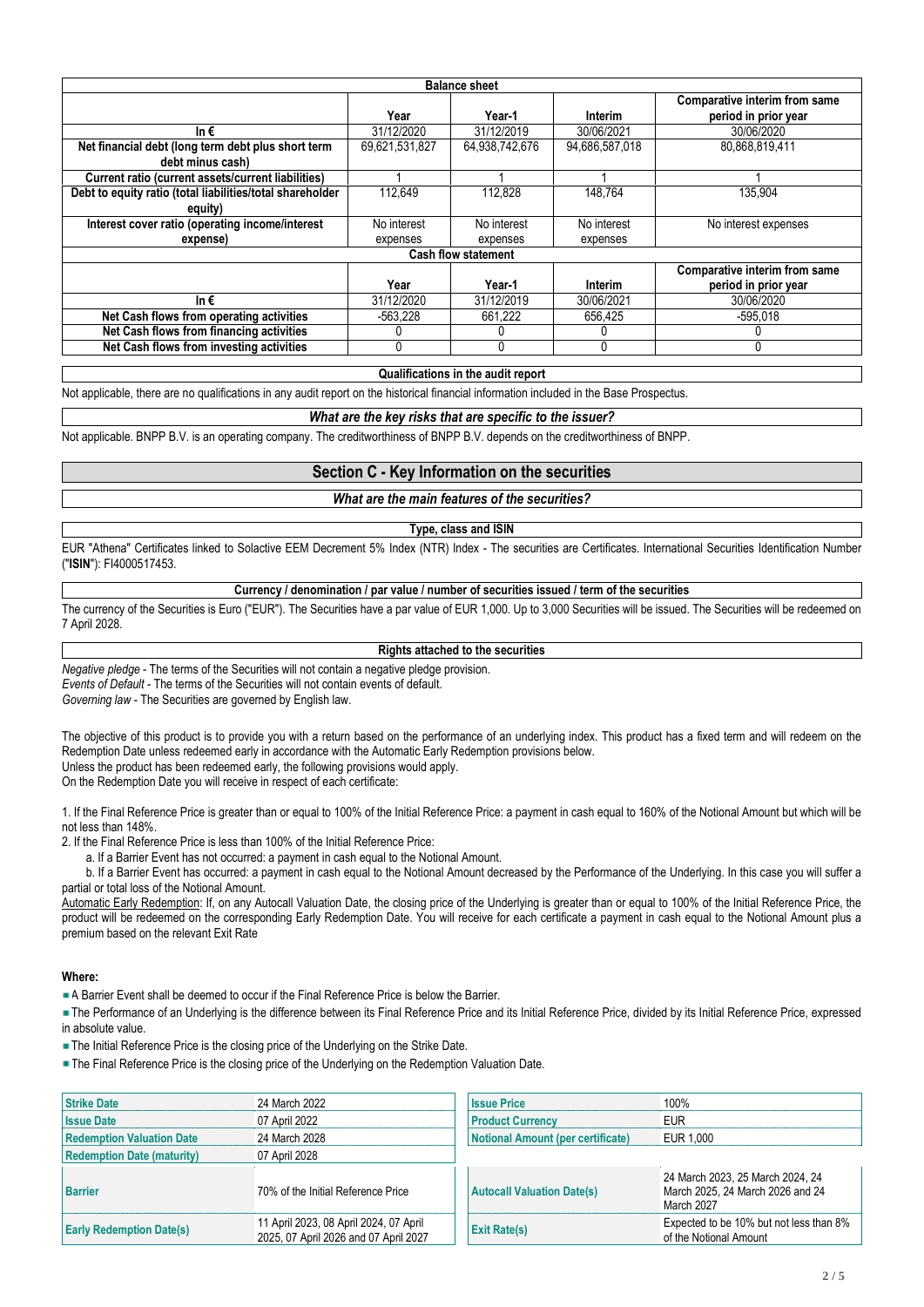| <b>Underlying</b>                      | Bloombera Code |
|----------------------------------------|----------------|
| Solactive EEM Decrement 5% Index (NTR) | SOEEMD5        |

*Meetings* - The terms of the Securities will contain provisions for calling meetings of holders of such Securities to consider matters affecting their interests generally. These provisions permit defined majorities to bind all holders, including holders who did not attend and vote at the relevant meeting and holders who voted in a manner contrary to the majority.

*Representative of holders* - No representative of the Holders has been appointed by the Issuer.

**Seniority of the securities**

The Securities are unsubordinated and unsecured obligations of the Issuer and rank *pari passu* among themselves.

**Restrictions on the free transferability of the securities**

There are no restrictions on the free transferability of the Securities.

Not Applicable

# *Where will the securities be traded?*

**Dividend or payout policy**

**Admission to trading**

Application will be made by the Issuer (or on its behalf) for the Securities to be admitted to trading on the Nasdaq Helsinki (Regulated Market).

*Is there a guarantee attached to the securities?*

#### **Nature and scope of the guarantee**

The obligations under the quarantee are senior preferred obligations (within the meaning of Article L.613-30-3-I-3° of the French Code monétaire et financier) and unsecured obligations of BNPP and will rank pari passu with all its other present and future senior preferred and unsecured obligations subject to such exceptions as may from time to time be mandatory under French law.

In the event of a bail-in of BNPP but not BNPP B.V., the obligations and/or amounts owed by BNPP under the quarantee shall be reduced to reflect any such modification or reduction applied to liabilities of BNPP resulting from the application of a bail-in of BNPP by any relevant regulator (including in a situation where the Guarantee itself is not the subject of such bail-in).

The Guarantor unconditionally and irrevocably guarantees to each Holder that, if for any reason BNPP B.V. does not pay any sum payable by it or perform any other obligation in respect of any Securities on the date specified for such payment or performance the Guarantor will, in accordance with the Conditions pay that sum in the currency in which such payment is due in immediately available funds or, as the case may be, perform or procure the performance of the relevant obligation on the due date for such performance.

#### **Description of the guarantor**

The Securities will be unconditionally and irrevocably quaranteed by BNP Paribas ("BNPP" or the "Guarantor") pursuant to an English law deed of garantee executed by BNPP 1 June 2021 (the "Guarantee").

The Guarantor was incorporated in France as a société anonyme under French law and licensed as a bank having its head office at 16, boulevard des Italiens - 75009 Paris, France. Legal entity identifier (LEI): R0MUWSFPU8MPRO8K5P83.

BNPP's long-term credit ratings are A+ with a stable outlook (S&P Global Ratings Europe Limited), Aa3 with a stable outlook (Moody's Investors Service Ltd.), , AA- with a stable outlook (Fitch Ratings Ireland Limited) *(which is the long-term rating assigned to BNPP's senior preferred debt by Fitch Ratings Ireland Limited)* and AA (low) with a stable outlook (DBRS Rating GmbH) and BNPP's short-term credit ratings are A-1 (S&P Global Ratings Europe Limited), P-1 (Moody's Investors Service Ltd.), F1+ (Fitch Ratings Ireland Limited.) and R-1 (middle) (DBRS Rating GmbH).

BNPP is a European leading provider of banking and financial services and has four domestic Retail Banking markets in Europe, namely in France, Belgium, Italy and Luxembourg. It operates in 66 countries and has nearly 190,000 employees, including nearly 150,000 in Europe.

BNP Paribas holds key positions in its two main businesses:

- Retail Banking and Services, which includes:

*Domestic Markets*, comprising: French Retail Banking (FRB), BNL banca commerciale (BNL bc), Italian retail banking, Belgian Retail Banking (BRB), Other Domestic Markets activities including Arval, BNP Paribas Leasing Solutions, Personal Investors, Nickel and Luxembourg Retail Banking (LRB);

*International Financial Services*, comprising: Europe-Mediterranean, BancWest, Personal Finance, Insurance, Wealth and Asset Management;

- Corporate and Institutional Banking (CIB): Corporate Banking, Global Markets, Securities Services.

BNP Paribas SA is the parent company of the BNP Paribas Group.

As at 30 June 2021, the main shareholders were Société Fédérale de Participations et d'Investissement ("SFPI") a public-interest société anonyme (public limited company) acting on behalf of the Belgian government state holding 7.7% of the share capital, BlackRock Inc. holding 6.0% of the share capital and Grand Duchy of Luxembourg holding 1.0% of the share capital.

| Key financial information for the purpose of assessing the guarantor's ability to fulfil its commitments under the guarantee |            |                  |            |            |                                                       |
|------------------------------------------------------------------------------------------------------------------------------|------------|------------------|------------|------------|-------------------------------------------------------|
|                                                                                                                              |            | Income statement |            |            |                                                       |
|                                                                                                                              | Year       | Year-1           | Year-2     | Interim    | Comparative interim from<br>same period in prior year |
| In millions of $\epsilon$                                                                                                    | 31/12/2020 | 31/12/2019       | 31/12/2018 | 30/09/2021 | 30/09/2020                                            |
| Net interest income                                                                                                          | 21.312     | 21.127           | 21.062     | n.a        | n.a                                                   |
| Net fee and commission income                                                                                                | 9,862      | 9,365            | 9.207      | n.a        | n.a                                                   |
| Net gain on financial instruments                                                                                            | 7.146      | 7.464            | 6.118      | n.a        | n.a                                                   |
| <b>Revenues</b>                                                                                                              | 44,275     | 44,597           | 42,516     | 35,003     | 33,448                                                |
| Cost of risk                                                                                                                 | $-5,717$   | $-3.203$         | $-2,764$   | $-2,415$   | $-4,118$                                              |
| <b>Operating Income</b>                                                                                                      | 8.364      | 10.057           | 9.169      | 9.407      | 6.698                                                 |
| Net income attributable to equity                                                                                            | 7.067      | 8.173            | 7.526      | 7,182      | 5,475                                                 |
| holders                                                                                                                      |            |                  |            |            |                                                       |
| Earnings per share (in euros)                                                                                                | 5.31       | 6.21             | 5.73       | 5.49       | 4.12                                                  |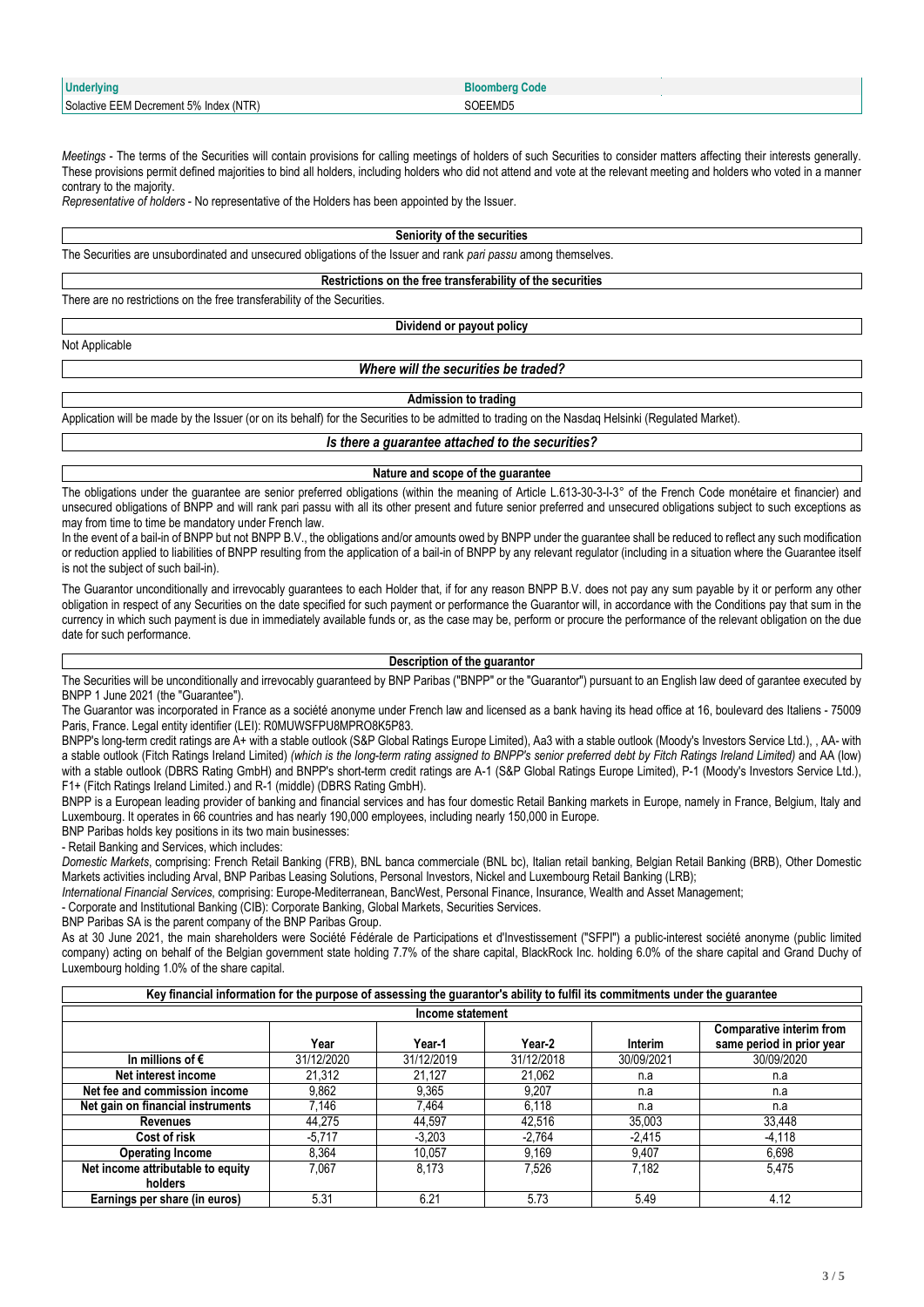| <b>Balance sheet</b>                       |            |            |            |           |                                 |
|--------------------------------------------|------------|------------|------------|-----------|---------------------------------|
|                                            |            |            |            |           | <b>Comparative interim from</b> |
|                                            | Year       | Year-1     | Year-2     | Interim   | same period in prior year       |
| In millions of $\epsilon$                  | 31/12/2020 | 31/12/2019 | 31/12/2018 | 30/092021 | 30/09/2020                      |
| Total assets                               | 2,488,491  | 2,164,713  | 2,040,836  | 2,725,667 | 2,595,498                       |
| <b>Debt securities</b>                     | 212,351    | 221,336    | 206.359    | 238,202   | 224,785                         |
| Of which mid long term Senior              | 82.086*    | 88.466*    | 88.381*    | n.a       | n.a                             |
| Preferred                                  |            |            |            |           |                                 |
| Subordinated debt                          | 23.325     | 20.896     | 18,414     | n.a       | n.a                             |
| Loans and receivables from                 | 809,533    | 805,777    | 765,871    | 835,693   | 811.409                         |
| customers (net)                            |            |            |            |           |                                 |
| <b>Deposits from customers</b>             | 940.991    | 834,667    | 796,548    | 1.022.323 | 966.257                         |
| Shareholders' equity (Group share)         | 112.799    | 107.453    | 101.467    | 116.169   | 111.786                         |
| Doubtful loans/ gross                      | 2.1%       | 2.2%       | 2.6%       | 2%        | 2.2%                            |
| outstandings**                             |            |            |            |           |                                 |
| <b>Common Equity Tier 1 capital (CET1)</b> | 12.8%      | 12.1%      | 11.8%      | 13%       | 12.6%                           |
| ratio                                      |            |            |            |           |                                 |
| Total Capital Ratio                        | 16.4%      | 15.5%      | 15%        | 16.6%     | 16.3%                           |
| Leverage Ratio***                          | 4.9%       | 4.6%       | 4.5%       | 3.9%      | 4.4%                            |

(\*) Regulatory scope

(\*\*) Impaired loans (stage 3) to customers and credit institutions, not netted of guarantees, including on-balance sheet and off-balance sheet and debt securities measured at amortized costs or at fair value through shareholders' equity reported on gross outstanding loans to customers and credit institutions, on-balance sheet and off-balance sheet and including debt securities measured at amortized costs or at fair value through shareholders' equity (excluding insurance).

(\*\*\*) Taking into account the temporary exemption related to deposits with Eurosytem central banks (calculated in accordance with Regulation (EU) No. 2020/873, Article 500b). It amounts to 4.4% as at 31.12.20 excluding this effect.

#### **Most material risk factors pertaining to the guarantor**

**1.** A substantial increase in new provisions or a shortfall in the level of previously recorded provisions exposed to credit risk and counterparty risk could adversely affect the BNP Paribas Group's results of operations and financial condition

**2.** An interruption in or a breach of the BNP Paribas Group's information systems may cause substantial losses of client or customer information, damage to the BNP Paribas Group's reputation and result in financial losses

**3.** The BNP Paribas Group may incur significant losses on its trading and investment activities due to market fluctuations and volatility

**4.** Adjustments to the carrying value of the BNP Paribas Group's securities and derivatives portfolios and the BNP Paribas Group's own debt could have an adverse effect on its net income and shareholders' equity

**5.** The BNP Paribas Group's access to and cost of funding could be adversely affected by a resurgence of financial crises, worsening economic conditions, rating downgrades, increases in sovereign credit spreads or other factors

**6.** Adverse economic and financial conditions have in the past had and may in the future have an impact on the BNP Paribas Group and the markets in which it operates

**7.** Laws and regulations adopted in recent years, particularly in response to the global financial crisis, as well as new legislative proposals, may materially impact the BNP Paribas Group and the financial and economic environment in which it operates

**8.** The BNP Paribas Group may incur substantial fines and other administrative and criminal penalties for noncompliance with applicable laws and regulations, and may also incur losses in related (or unrelated) litigation with private parties

**9.** Epidemics and pandemics, including the ongoing coronavirus (COVID-19) pandemic and their economic consequences may adversely affect the Group's business, operations, results and financial condition

**Most material risk factors specific to the securities**

There are also risks associated with the Securities, including:

# **1. Risks related to the structure of the securities:**

The return on the Securities depends on the performance of the Underlying Reference(s) and whether knock-in or knock out features apply. Auto-callable Products include automatic early redemption mechanisms. Depending on the applicable formula, if an automatic early redemption event occurs investors may be exposed to a partial loss of their investment. Investors may be exposed to a partial or total loss of their investment.

#### **2. Risks related to the underlying and its disruption and adjustments:**

Index Securities are linked to the performance of an underlying index (an "Index"), which may reference various asset classes such as, equities, bonds, currency exchange rates or property price data, or could reference a mixture of asset classes. Investors in Index Securities face the risk of a broader set of circumstances that mean that the assets underlying the Index do not perform as expected compared to an investment in conventional debt securities. Accordingly, the return on an investment in Index Securities is more likely to be adversely affected than an investment in conventional debt securities.

Exposure to indices, adjustment events and market disruption or failure to open of an exchange may have an adverse effect on the value and liquidity of the Securities.

**3. Risks related to the trading markets of the securities:**

The trading price of the Securities may be affected by a number of factors including, but not limited to, the relevant price, value or level of the Underlying Reference(s), the time remaining until the scheduled redemption date of the Securities, the actual or implied volatility associated with the Underlying Reference(s) and the correlation risk of the relevant Underlying Reference(s). The possibility that the value and trading price of the Securities will fluctuate (either positively or negatively) depends on a number of factors, which investors should consider carefully before purchasing or selling Securities.

## **4. Legal risks:**

The terms of the Securities will contain provisions for calling meetings of holders of such Securities to consider matters affecting their interests generally. These provisions permit defined majorities to bind all holders, including holders who did not attend and vote at the relevant meeting and holders who voted in a manner contrary to the majority.

**Section D - Key Information on the offer of securities to the public and/or admission to trading on a regulated market**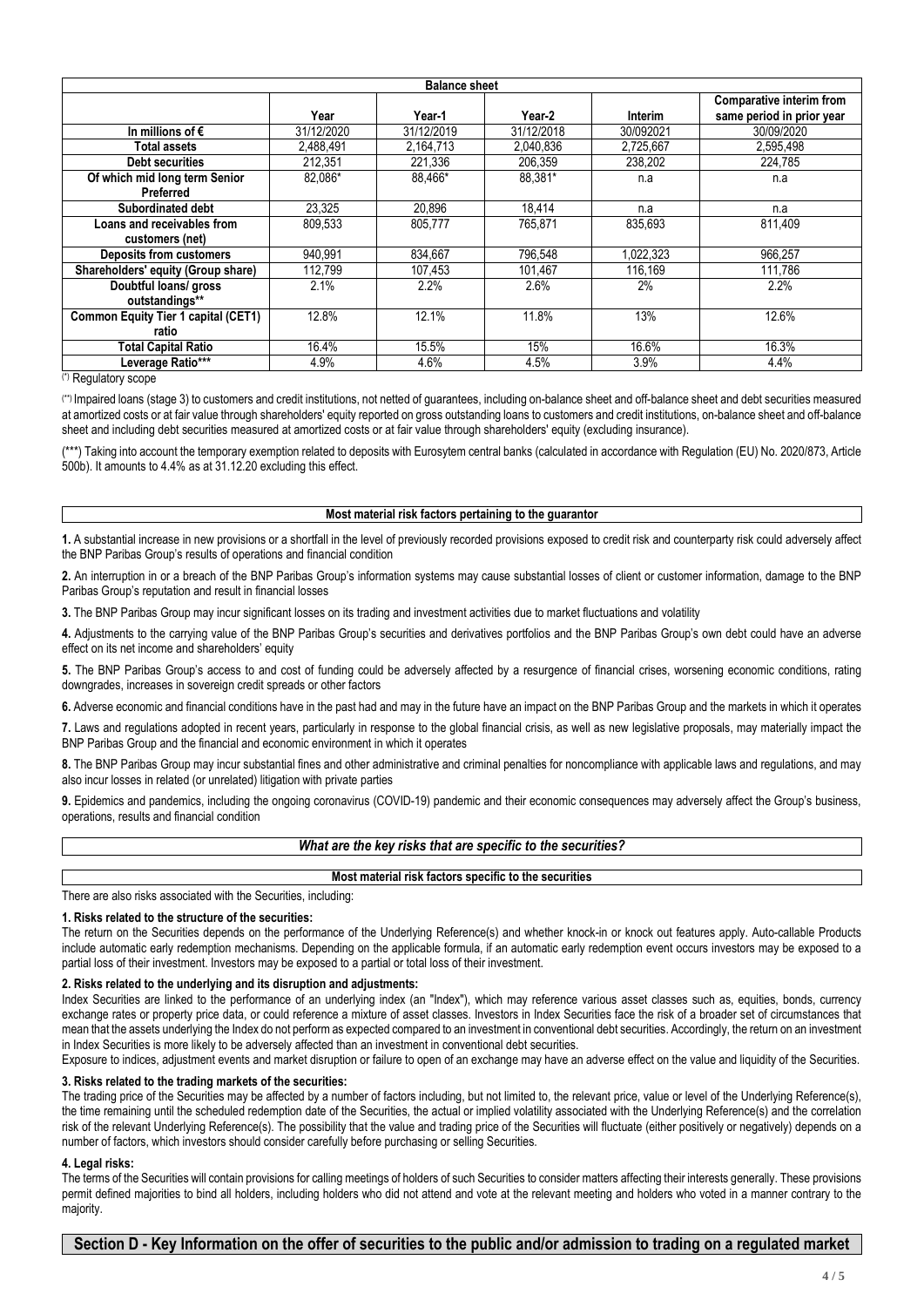| Under which conditions and timetable can I invest in this security? |
|---------------------------------------------------------------------|
|---------------------------------------------------------------------|

#### **General terms, conditions and expected timetable of the offer**

The securities will be offered to the public in Finland from and including 31 January 2022 to and including 11 March 2022, subject to any early closing or extension of the offer period.

Application will be made by the Issuer (or on its behalf) for the Securities to be admitted to trading on the Nasdaq Helsinki (Regulated Market).

**Estimate of the total expenses of the issue and/or offer, including estimated expenses charged to the investor by the issuer or the offeror**

#### No expenses will be charged to the investors by the issuer.

# *Who is the offeror and/or the person asking for admission to trading?*

#### **Description of the offeror and / or person asking for admission to trading**

Offeror: SIP Nordic Fondkommission A.B., Kasarmikatu 36, 00130 HELSINKI, Finland. The legal entity identifier (LEI) of SIP Nordic Fondkommission A.B. is 549300K8ZGR1UGJM1U10

Person asking for admission to trading : BNP Paribas Issuance B.V. (the "Issuer"), Herengracht 595, 1017 CE Amsterdam, the Netherlands (telephone number: +31(0)88 738 0000).

# *Why is this prospectus being produced?*

### **Use and estimated net amount of the proceeds**

The net proceeds from the issue of the Securities will become part of the general funds of the Issuer. Such proceeds may be used to maintain positions in options or futures contracts or other hedging instruments.

Estimated net proceeds: Up to EUR 3,000,000

**Underwriting agreement**

No underwriting commitment is undertaken by the Offeror

# **Most material conflicts of interest pertaining to the offer or the admission to trading**

The Manager and its affiliates may also have engaged, and may in the future engage, in investment banking and/or commercial banking transactions with, and may perform other services for, the Issuer and the Guarantor and their respective affiliates in the ordinary course of business.

Various entities within the BNPP Group (including the Issuer and Guarantor) and Affiliates undertake different roles in connection with the Securities, including Issuer of the Securities and Calculation Agent of the Securities and may also engage in trading activities (including hedging activities) relating to the Underlying and other instruments or derivative products based on or relating to the Underlying which may give rise to potential conflicts of interest.

BNP Paribas Arbitrage SNC, which acts as Manager and Calculation Agent is an Affiliate of the Issuer and the Guarantor and potential conflicts of interest may exist between it and holders of the Securities, including with respect to certain determinations and judgments that the Calculation Agent must make. The economic interests of the Issuer and of BNP Paribas Arbitrage SNC as Manager and Calculation Agent are potentially adverse to Holders interests as an investor in the Securities.

Other than as mentioned above, so far as the Issuer is aware, no person involved in the issue of the Securities has an interest material to the offer, including conflicting interests.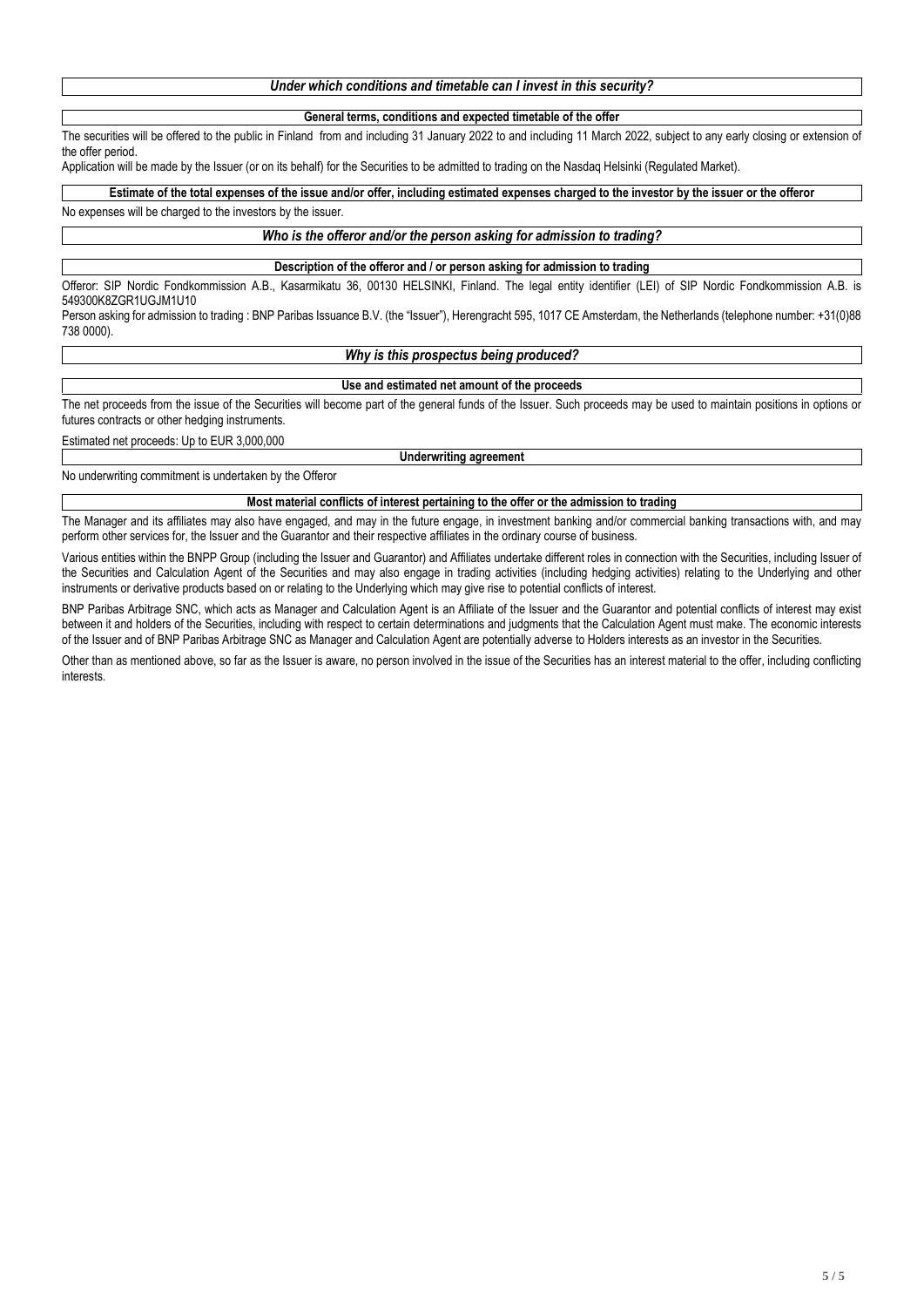# **aSammanfattning**

# **Avsnitt A - Introduktion och Varningar**

# *Varningar*

Den här sammanfattningen ska läsas som en introduktion till Grundprospektet och de gällande slutliga villkoren.

Varje beslut att investera i värdepapper ska ske med beaktande av Grundprospektet i sin helhet, inklusive de dokument som infogats och de tillämpliga Slutliga Villkoren. Investerare kan exponeras mot en partiell eller fullständig förlust av sin investering.

Om krav grundat på upplysningar i Grundprospektet och de tillämpliga Slutliga Villkoren framställs vid domstol i en medlemsstat inom Europeiska ekonomiska samarbetsområdet kan käranden komma att vara skyldig att bekosta översättningen av Grundprospektet och de tillämpliga Slutliga Villkoren i enlighet med nationell lagstiftning i den medlemsstat där kravet framställs innan de rättsliga förfarandena inleds.

Civilrättsligt ansvar i något av medlemsstaterna binder Emittenten eller Garanten endast på grundval av denna sammanfattning inklusive varje översättning av denna, men bara om den är vilseledande eller oförenlig när den läses tillsammans med de övriga delarna i Grundprospektet och de tillämpliga Slutliga Villkoren eller att den inte ger, när den läses tillsammans med andra delar av Grundprospektet och de tillämpliga Slutliga Villkoren, nyckelinformation för att hjälpa investerare när de överväger om de ska investera i Värdepappren.

Du står i begrepp att köpa en produkt som inte är enkel och som kan vara svår att förstå.

#### **Namn och internationellt identifikationsnummer för värdepapper (ISIN) på värdepapperen**

EUR "Athena" Certifikat kopplat till Solactive EEM Decrement 5% Index (NTR) Index - Aktierna är Certifikat. Internationellt identifikationsnummer på värdepapperet ("ISIN"): FI4000517453.

#### **Emittentens namn och kontaktuppgifter**

BNP Paribas Issuance B.V. ("**Emittent**"), Herengracht 595, 1017 CE Amsterdam, Nederländerna (telefonnummer: +31(0)88 738 0000). Emittentens organisationsnummer är 7245009UXRIGIRYOBR48.

**Anbudsgivarens namn och kontaktuppgifter och/eller person som ber om tillstånd att handla**

Anbudsgivare: SIP Nordic Fondkommission A.B., Kasarmikatu 36, 00130 HELSINKI, Finland. Dess identitetskod för juridiska personer (LEI) 549300K8ZGR1UGJM1U10

Person som ber om tillstånd att få handla: BNP Paribas Issuance B.V. ("Emittenten"), Herengracht 595, 1017 CE Amsterdam, Nederländerna (telefonnummer: +31(0)88 738 0000).

**Namn och kontaktuppgifter på behörig myndighet som godkänner prospektet**

Autorité des Marchés Financiers ("**AMF**"), 17, place de la Bourse, 75082 Paris Cedex 02, Frankrike - +33(0)1 53 45 60 00 - www.amf-france.org

#### **Datum för godkännande av tillståndet**

Grundprospektet har fått tillstånd den 1 Juni 2021 under den godkända numret 21-196 av AMF, med olika bilagor från tid till.

# **Avsnitt B - Emittentens nyckelinformation**

#### *Vem är värdepappernas emittent?*

**Hemvist / juridiska form / LEI / rättsordning enligt vilken emittenten verkar registreringsland**

BNPP B.V. är ett privat aktiebolag registrerat i Nederländerna enligt nederländsk lag, med säte på Herengracht 595, 1017 CE Amsterdam, Nederländerna; Organisationsnummer (LEI): 7245009UXRIGIRYOBR48.

BNPP B.V.:s långfristiga kreditvärderingar är A + med stabila utsikter (S&P Global Ratings Europe Limited) och BNPP B.V.:s kortfristiga kreditvärderingar är A-1 (S&P Global Ratings Europe Limited).

#### **Huvudsaklig verksamhet**

Emittentens huvudsakliga verksamhet består i att emittera och/eller förvärva alla slags finansiella instrument och att ingå avtal inom liknande områden för de olika enheterna inom BNPP-koncernen.

BNPP B.V. tillgångar består av förpliktelserna från andra enheter i BNPP-koncernen. Innehavare av värdepapper som emitterats av BNPP B.V. kommer, med förbehåll för bestämmelserna i garantin som utfärdats av BNPP, att utsättas för BNPP-gruppens förmåga att fullgöra sina åtaganden gentemot BNPP B.V.

# **Största aktieägare**

BNP Paribas innehar 100 procent av aktiekapitalet i BNPP B.V.

# **Identiteten för de viktigaste administrerande direktörerna**

Emittentens Verkställande direktör är BNP Paribas Finance B.V.

De Verkställande direktörerna i BNP Paribas Finance B.V. är Edwin Herskovic, Erik Stroet, Folkert van Asma, Richard Daelman, Geert Lippens och Matthew Yandle.

#### **Identiteten för emittentens lagstadgade revisorer**

Mazars N.V är emittentens revisorer Mazars N.V. är en oberoende revisionsfirma i Nederländerna och registrerad på NBA (*Nederlandse Beroepsorganisatie van Accountants*).

# *Vilka är emittentens finansiella nyckeluppgifter?*

| <b>Finansiell nyckelinformation</b> |            |            |            |                                                            |
|-------------------------------------|------------|------------|------------|------------------------------------------------------------|
| Resultaträkning                     |            |            |            |                                                            |
|                                     | Ar         | Ar-1       | Delår      | Jämförande delårsperiod från<br>samma period föregående år |
|                                     | 31/12/2020 | 31/12/2019 | 30/06/2021 | 30/06/2020                                                 |
| Rörelseresultat                     | 54 758     | 47 976     | 24 7 18    | 27896                                                      |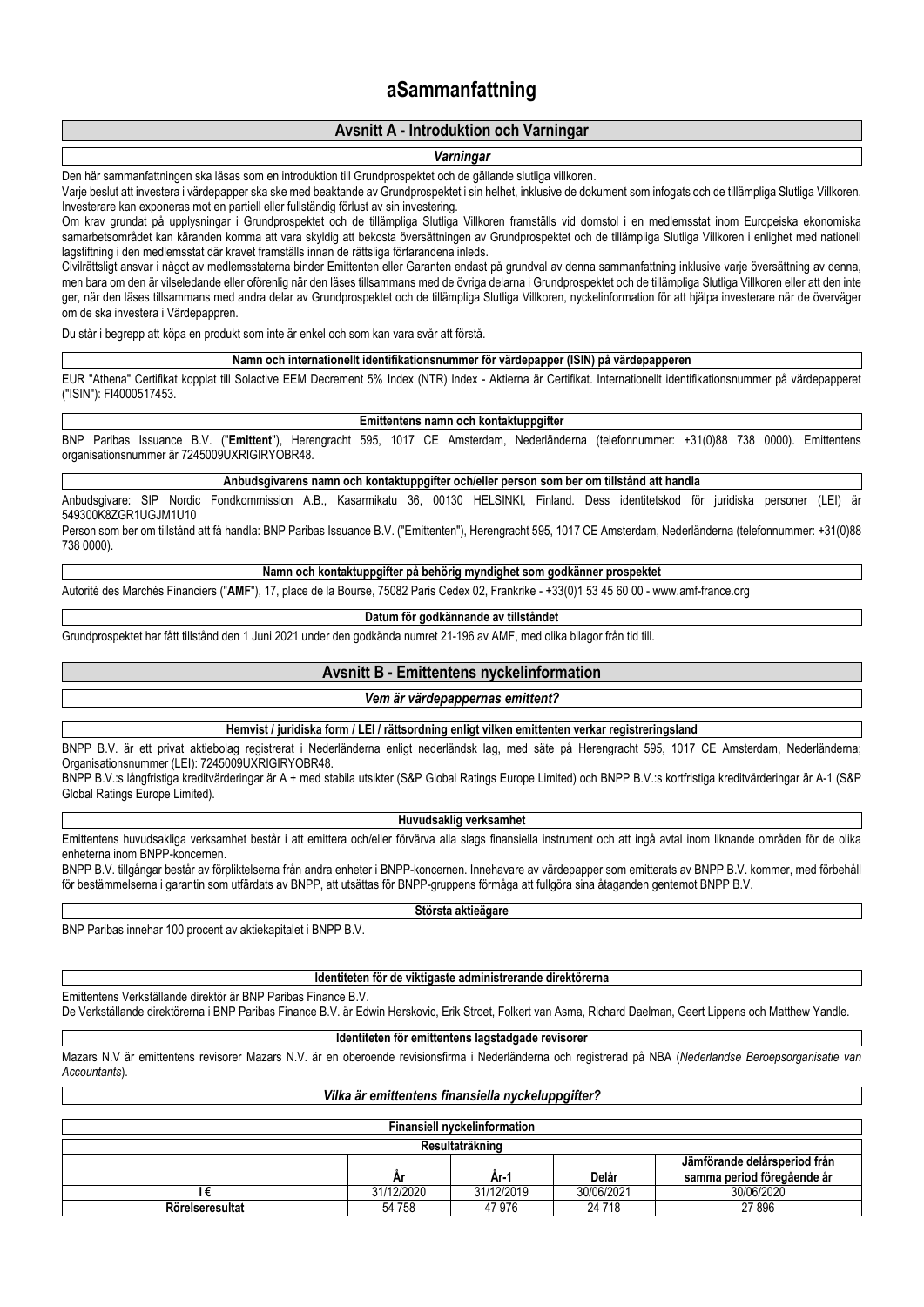| Balansräkning                                      |                |                |                |                                                            |  |  |
|----------------------------------------------------|----------------|----------------|----------------|------------------------------------------------------------|--|--|
|                                                    | Ar             | År-1           | Delår          | Jämförande delårsperiod från<br>samma period föregående år |  |  |
| I€                                                 | 31/12/2020     | 31/12/2019     | 30/06/2021     | 30/06/2020                                                 |  |  |
| Finansiell skuldsättningsgrad (långsiktiga skulder | 69 621 531 827 | 64 938 742 676 | 94 686 587 018 | 80 868 819 411                                             |  |  |
| plus kortfristiga skulder minus kontanter)         |                |                |                |                                                            |  |  |
| Nuvarande kapitaltäckningsgrad                     |                |                |                |                                                            |  |  |
| (omsättningstillgångar/kortfristiga skulder)       |                |                |                |                                                            |  |  |
| Skuld i förhållande till eget kapital (totala      | 112 649        | 112828         | 148 764        | 135 904                                                    |  |  |
| skulder/totala egna kapitalet)                     |                |                |                |                                                            |  |  |
| Räntetäckningsgrad (rörelseresultat/räntekostnad)  |                |                |                |                                                            |  |  |
| Kassaflödesanalys                                  |                |                |                |                                                            |  |  |
|                                                    |                |                |                | Jämförande delårsperiod från                               |  |  |
|                                                    | Ar             | År-1           | Delår          | samma period föregående år                                 |  |  |
| I€                                                 | 31/12/2020     | 31/12/2019     | 30/06/2021     | 30/06/2020                                                 |  |  |
| Likvida medel från den löpande verksamheten        | -563 228       | 661 222        | 656 425        | -595 018                                                   |  |  |
| Likvida medel från finansieringsverksamheten       |                |                |                |                                                            |  |  |
| Likvida medel från investeringsverksamheten        |                |                |                |                                                            |  |  |

**Reservationer i revisionsberättelsen**

Inte tillämpligt, det finns inga reservationer i någon av revisionsberättelserna avseende den historiska finansiella information som inkluderats i Grundprospektet.

## *Vilka är de centrala riskerna som är specifika för emittenten?*

Inte tillämplig. BNPP B.V. är ett operationellt bolag. Kreditvärdigheten för BNPP B.V. beror på BNPP: s kreditvärdighet.

# **Avsnitt C - Nyckelinformation om värdepapperen**

# *Vilka är värdepappernas viktigaste kännetecken?*

#### **Typ, kategori och ISIN**

EUR "Athena" Certifikat kopplat till Solactive EEM Decrement 5% Index (NTR) Index - Aktierna är Certifikat. Internationellt identifikationsnummer på värdepapperet ("ISIN"): FI4000517453.

### **Valuta / nominellt värde / partivärde / antal emitterade värdepapper / värdepappernas löptid**

Värdepappernas valuta är Euro ("EUR"). Värdepapperna har ett partivärde på EUR 1 000. Upp till 3,000 värdepapper kommer att emitteras. Värdepapperna kommer att lösas in den 7 april 2028.

# **Rättigheter som sammanhänger med värdepapperen**

*Negative pledge* - Värdepapprenas villkor kommer inte innehålla någon så kallad negative pledgebestämmelse. *Uppsägningsgrunder* - Villkoren för Värdepapprena kommer inte innehålla några uppsägningsgrundande omständigheter *Tillämplig lag* - Värdepapperna och ska tolkas i enlighet med engelsk rätt.

Målet för denna produkt är att ge dig en avkastning baserad på utvecklingen för underliggande index. Denna produkt har en fastställd löptid och kommer att lösas in på återbetalningsdagen såvida den inte löses in tidigare med en automatisk förtida inlösen enligt villkoren nedan.. Såvida produkten inte har lösts in förtid, gäller följande bestämmelser.

På återbetalningsdagen får du för varje certifikat:

 1. Om slutkursen är större än eller lika med 100% av dess startkurs: en återbetalning som är lika med 160% av det nominella beloppetinte mindre än 148% av det nominella beloppet.

2. Om slutkursen är mindre än 100% av startkurs:

a. Om en barriärhändelse inte har inträffat: en återbetalning som är lika med det nominella beloppet.

 b. Om en barriärhändelse har inträffat: en återbetalning som är lika med det nominella beloppet minskat med utvecklingen av den underliggande. I det här fallet kommer du att drabbas av en partiell eller en total förlust av det nominella beloppet.

Automatisk förtida inlösen: Om, på en observationsdag för automatisk förtida inlösen, stängningskursen av den underliggande är större än eller lika med 100% av dess startkurs, kommer produkten att lösas in på motsvarande förtida inlösendag. Du kommer att få för varje certifikat en återbetalning som är lika med det nominella beloppet plus en premie baserad på relevant relevant kupong.

# **Där:**

- En barriärhändelse ska anses ha inträffat om slutkursen är under riskbarriären.
- Utvecklingen på en underliggande är skillnaden mellan dess slutkurs och dess startkurs, dividerat med dess startkurs, uttryckt som ett absolutbelopp.
- Startkursen är stängningskursen på den underliggande på startdagen..
- Slutkursen är stängningskursen för den underliggande på slutdagen.

| Startdag                 | 24 mars 2022                                                                | <b>Emissionskurs</b>                             | 100%                     |
|--------------------------|-----------------------------------------------------------------------------|--------------------------------------------------|--------------------------|
| Emissionsdag             | 7 april 2022                                                                | Valuta                                           | <b>FUR</b>               |
| Slutdag                  | 24 mars 2028                                                                | Nominellt belopp (per produkt)                   | 1 000 FUR                |
| <b>Aterbetalningsdag</b> | 7 april 2028                                                                |                                                  |                          |
| Barriärnivå              | 70% av startkursen                                                          | Observationdag för automatisk förtida<br>inlösen | 24 mars 20<br>2025, 24 m |
| Datum för tidig inlösen  | 11 april 2023, 8 april 2024, 7 april 2025, 7<br>april 2026 och 7 april 2027 | Kupong                                           | 10% av no<br>än 8% av r  |

| <b>Emissionskurs</b>           |           |
|--------------------------------|-----------|
| <b>Valuta</b>                  |           |
| Nominellt belopp (per produkt) | 1.000 FUR |

24 mars 2023, 25 mars 2024, 24 mars 2025, 24 mars 2026 och 24 mars 2027 april 20% av nominellt belopp och inte mindre<br>
2022 och 7 april 2027 av nominellt belopp och inte mindre än 8% av nominellt belopp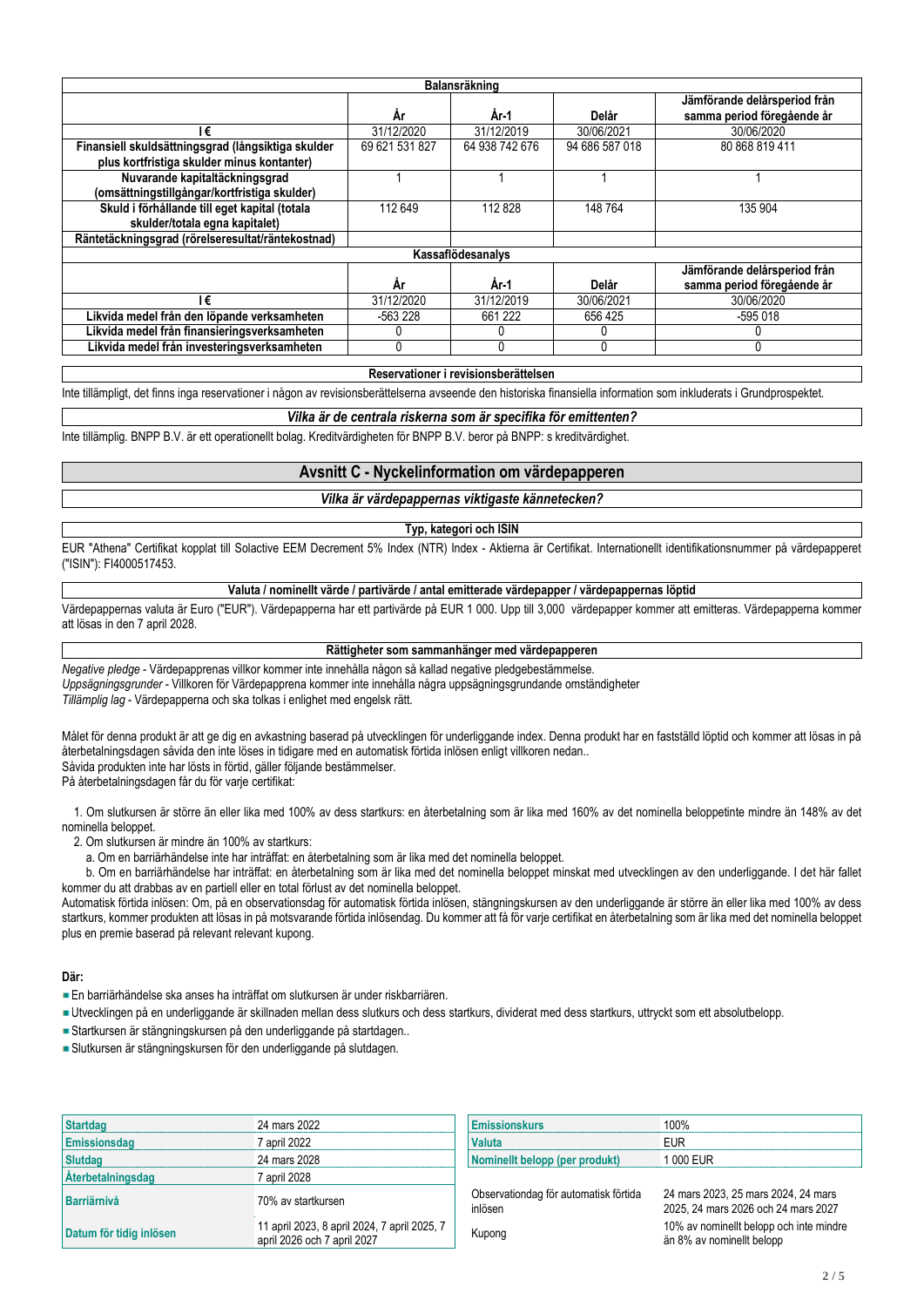| <b>Underliggande</b>                                        | Bloomberdkoo |
|-------------------------------------------------------------|--------------|
| Solactive EEM Decrement 5%<br>$\mathcal{N}$ (NTP).<br>Index | 3OEEMD5      |

*Möten* - Villkoren för Värdepapper kommer innehålla bestämmelser för hur man ska kalla till möten mellan innehavare av aktuella värdepapper för att belysa frågor som generellt sett påverkar deras intressen. Dessa bestämmelser ger angivna majoriteter rätten att fatta beslut som binder alla innehavare, inklusive innehavare som inte har närvarat eller röstat på aktuellt möte och innehavare som röstat mot majoriteten.

*Företrädare för Innehavare av Värdepapper* - Emittenten har inte utsett någon företrädare för Innehavarna av Värdepapper.

#### **Värdepapperens prioriteringsnivå**

Värdepapperna är efterställda och icke säkerställda förpliktelser för Emittenten och rankas *lika* sinsemellan.

#### **Begränsningar vad gäller överlåtelse av värdepapper**

Det finns inga begränsningar vad gäller överlåtelse av Värdepapperna.

#### **Utdelning eller utbetalningspolicy**

Inte tillämplig

#### *Var kommer värdepapperen att handlas?*

#### **Medgivande till handel**

Ansökan kommer att göras av Emittenten (eller på dennes vägnar) för värdepapper som ska tillåtas att handlas på Nasdaq Helsinki (Reglerad Marknad).

*Finns det någon garanti som följer med värdepapperna?*

#### **Garantins beskaffenhet och omfattning**

Åtagandena enligt garantin är icke efterställda (enligt betydelsen i artikel L.613-30-3-I3° i den franska lagen Code monétaire et financier) och icke säkerställda åtaganden för BNPP och kommer att rankas pari passu med alla övriga nuvarande och framtida icke efterställda och icke säkerställda åtaganden som är föremål för sådana undantag och kan vid olika tillfällen vara obligatoriska enligt fransk lag.

I händelse av en skuldnedskrivning av BNPP men inte av BNPP B.V, kommer alla förpliktelser och/eller belopp som är i BNPP ägo enligt garantin att reduceras för att återspegla alla ändringar eller reduceringar av åtaganden för BNPP som är en följd av tillämpningen av skuldnedskrivning av BNPP av en tillämplig regleringsmyndighet (inklusive i en situation där själva garantin inte är föremål för en sådan skuldnedskrivning).

Garanten garanterar varje Innehavare villkorslöst och oåterkalleligt att om, oavsett anledning, BNPP B.V inte betalar någon summa som är förfallen till betalning eller inte verkställer någon skyldighet gällande något värdepapper på dagen som specificerats för en sådan betalning eller förpliktelse, kommer Garanten enligt villkoren att betala summan i gällande valuta i omedelbart tillgängliga fondmedel eller, i tillämpliga fall , verkställa eller anskaffa medel för förpliktelsen i fråga på förfallodagen.

# **Beskrivning av garanten**

Värdepapperna kommer ovillkorligen och oåterkalleligt att säkerställas av BNP Paribas ("BNPP" eller "Garanten") i enlighet med engelsk gällande rätt, verkställt av BNPP den 1 juni 2021 ("Garantin").

Garanten är ett aktiebolag registrerat i Frankrike enligt fransk lag och licensierat som bank med säte på 16, Boulevard des Italiens – 75009 Paris, Frankrike. Organisationsnummer (LEI): R0MUWSFPU8MPRO8K5P83.

BNPP:s långsiktiga kreditbetyg är A+ med stabila prognos (S&P Global Ratings Europe Limited), Aa3 med stabila prognos (Moody's, Investors Service Ltd.), AA- med stabila prognos (Fitch Ratings Ireland Limited) *(vilket är den långsiktiga värdering som tilldelats BNPP:s preferensobligationer med bättre rätt av Fitch Ratings Ireland Limited)* och AA (låg) med stabila prognos (DBRS Rating GmbH) och BNPP:s kortfristiga kreditbetyg är A-1 (S&P Global Ratings Europe Limited), P-1 (Moody's Investors Service Ltd.), F1+ (Fitch Ratings Ireland Limited) och R-1 (medel) (DBRS Rating GmbH).

BNP Paribas, Europas ledande leverantör av bank- och finansiella tjänster har fyra inhemska bolag för banktjänster riktade till privatpersoner och mindre företag i Europa, nämligen i Belgien, Frankrike, Italien och Luxemburg. Det är verksamt i 66 länder och har nästan 190 000 anställda, inklusive nästan 150 000 i Europa.

BNP Paribas har nyckelpositioner inom sina två verksamhetsområden:

- Retail Banking och Services, vilket inkluderar:

*Hemmamarknaden*, omfattar: French Retail Banking (FRB), BNL banca commerciale (BNL bc), Italian retail banking, Belgian Retail Banking (BRB), övriga verksamheter på hemmamarknaden inkluderar Arval, BNP Paribas Leasing Solutions, Personal Investors, Nickel och Luxembourg Retail Banking (LRB);

*International Financial Services*, omfattar: Europa-Medelhavsområdet, BancWest, Personal Finance, Försäkring, Kapitalförvaltning;

- Corporate och Investment Banking (CIB). Corporate Banking, Global Markets, Securities Services.

BNP Paribas SA är BNP Paribas Grupp moderbolag.

Per den 30 juni 2021 var huvudaktieägare är Société Fédérale de Participations et d'Investissement ("SFPI") ett public-interest société anonyme (publikt aktiebolag) som agerar på uppdrag av den belgiska regeringen och som äger 7,7 procent av aktiekapitalet, BlackRock Inc. som innehar 6,0 procent av aktiekapitalet och Storhertigdömet av Luxembourg som äger 1,0 procent av aktiekapitalet.

| Finansiella nyckelinformation i syfte att bedöma garantens möjligheter att fullgöra åtagandena enligt garantin |            |            |            |            |                                                               |  |  |  |
|----------------------------------------------------------------------------------------------------------------|------------|------------|------------|------------|---------------------------------------------------------------|--|--|--|
| Resultaträkning                                                                                                |            |            |            |            |                                                               |  |  |  |
|                                                                                                                | År         | Ar-1       | Ar-2       | Delår      | Jämförande delårsperiod<br>från samma period<br>föregående år |  |  |  |
| I miljoner €                                                                                                   | 31/12/2020 | 31/12/2019 | 31/12/2018 | 30/09/2021 | 30/09/2020                                                    |  |  |  |
| Räntenetto                                                                                                     | 21 31 2    | 21 1 27    | 21 062     | n.a        | n.a                                                           |  |  |  |
| Nettoavgift och provisioner                                                                                    | 9862       | 9 3 6 5    | 9 2 0 7    | n.a        | n.a                                                           |  |  |  |
| Nettovinst på finansiella instrument                                                                           | 7 146      | 7 464      | 6 1 1 8    | n.a        | n.a                                                           |  |  |  |
| Intäkter                                                                                                       | 44 275     | 44 597     | 42516      | 35 003     | 33 4 48                                                       |  |  |  |
| Kostnad för risk                                                                                               | $-5717$    | $-3203$    | $-2764$    | $-2415$    | -4 118                                                        |  |  |  |
| Rörelseresultat                                                                                                | 8 3 6 4    | 10 057     | 9 1 6 9    | 9407       | 6698                                                          |  |  |  |
| Nettoresultat hänförligt till                                                                                  | 7067       | 8 1 7 3    | 7526       | 7 1 8 2    | 5475                                                          |  |  |  |
| aktieägare                                                                                                     |            |            |            |            |                                                               |  |  |  |
| Resultat per aktie (i €)                                                                                       | 5,31       | 6,21       | 5,73       | 5,49       | 4,12                                                          |  |  |  |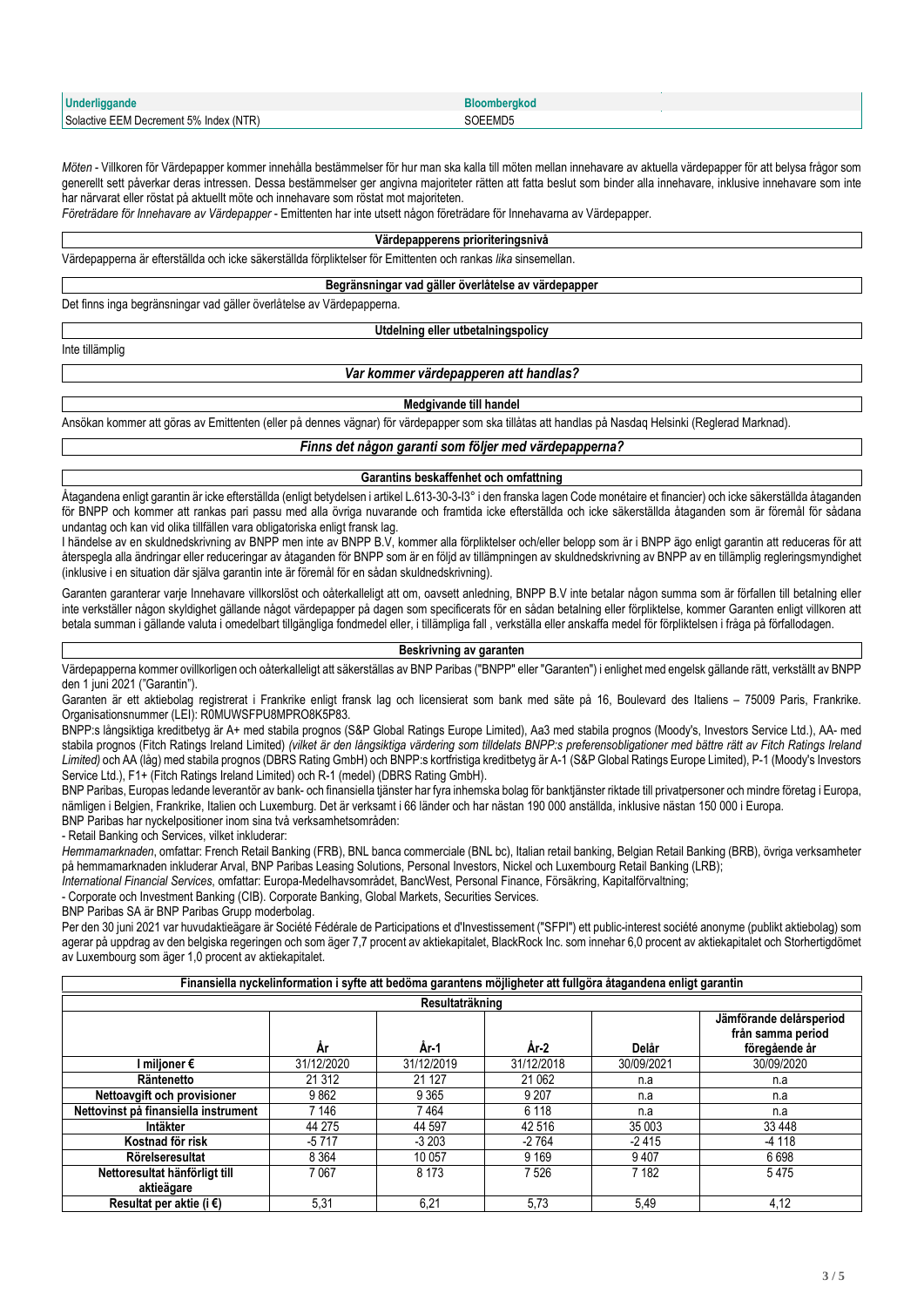| Balansräkning                       |            |            |            |           |                                                               |  |  |  |
|-------------------------------------|------------|------------|------------|-----------|---------------------------------------------------------------|--|--|--|
|                                     | År         | År-1       | År-2       | Delår     | Jämförande delårsperiod<br>från samma period<br>föregående år |  |  |  |
| l miljoner €                        | 31/12/2020 | 31/12/2019 | 31/12/2018 | 30/092021 | 30/09/2020                                                    |  |  |  |
| Totala tillgångar                   | 2 488 491  | 2 164 713  | 2 040 836  | 2725667   | 2 595 498                                                     |  |  |  |
| Skuldförbindelser                   | 212 351    | 221 336    | 206 359    | 238 202   | 224 785                                                       |  |  |  |
| Av vilka medelfristiga prioriterade | 82 086*    | 88 466*    | 88 381*    | n.a       | n.a                                                           |  |  |  |
| skuldförbindelser föredras          |            |            |            |           |                                                               |  |  |  |
| Mindre prioriterade skulder         | 23 3 25    | 20896      | 18414      | n.a       | n.a                                                           |  |  |  |
| Lån och kundfordringar (netto)      | 809 533    | 805777     | 765871     | 835 693   | 811 409                                                       |  |  |  |
| Insättningar från kunder            | 940 991    | 834 667    | 796 548    | 1 022 323 | 966 257                                                       |  |  |  |
| Eget kapital (koncernandel)         | 112799     | 107 453    | 101 467    | 116 169   | 111 786                                                       |  |  |  |
| Tvivelaktiga lån/bruttoresultat**   | 2.1%       | 2,2%       | 2,6%       | 2%        | 2,2%                                                          |  |  |  |
| Kärnprimärkapitalrelation           | 12,8%      | 12,1%      | 11,8%      | 13%       | 12,6%                                                         |  |  |  |
| <b>Total kapitalrelation</b>        | 16,4%      | 15,5%      | 15%        | 16,6%     | 16,3%                                                         |  |  |  |
| Hävstångsmått***                    | 4,9%       | 4,6%       | 4,5%       | 3,9%      | 4,4%                                                          |  |  |  |

### (\*) Tillsynsomfattning

(\*\*) Nedskrivna lån (steg 3) för kunder och kreditinstitut, ej avdragna från garantier, inklusive i balansräkningen och utanför balansräkningen och obligationer beräknat från upplupet anskaffningsvärde eller till rimligt värde genom eget kapital redovisat på obetalda lån brutto till kunder och kreditinstitut, i balansräkningen och utanför balansräkningen inklusive obligationer beräknat från upplupet anskaffningsvärde eller till rimligt värde genom eget kapital (exklusive försäkring).

(\*\*\*) Med beaktande av det tillfälliga undantaget för insättningar hos centralbanker i Eurosystemet (beräknat i enlighet med förordning (EU) nr 2020/873, artikel 500b). Den uppgår till 4,4 % vid 31.12.20 exklusive denna effekt.

#### **Mest väsentliga riskfaktorer som gäller garanten**

**1.** En väsentlig ökning i nya avsättningar, eller ett underskott i nivån på tidigare redovisade avsättningar som varit exponerade för kreditrisker och risker vad gäller motparter skulle negativt kunna påverka BNP Paribas Grupp verksamhetsresultat och finansiella ställning.

**2.** Ett avbrott eller en störning i BNP Paribas Grupp informationssystem kan förorsaka väsentlig förlust av kundupplysningar, skada BNP Paribas Grupp rykte och leda till ekonomiska förluster.

**3.** BNP Paribas Grupp kan ådra sig väsentliga förluster vid handels- och investeringsverksamhet till följd av valutakursfluktuationer och volatilitet.

**4.** Justering av balansvärdet på BNP Paribas Grupp värdepappers- och derivatportfölj och BNP Paribas Grupp egen skuld skulle kunna ha en negativ effekt på årets resultat och eget kapital.

**5.** BNP Paribas Grupp tillgång till och kostnader för finansiering skulle kunna påverkas negativt av nya ekonomiska kriser, sämre konjunkturläge, lägre kreditvärdering, ökning av kreditspreaden eller andra faktorer.

**6.** Ogynnsamma ekonomiska och finansiella villkor har tidigare påverkat och kommer kanske i framtiden att påverka BNP Paribas Grupp och marknaden i vilken den verkar.

**7.** Lagar och bestämmelser som antagits under senare år, särskilt som svar på den globala finanskrisen så väl som nya lagförslag kan väsentligen påverka BNP Paribas Grupp och den finansiella och ekonomiska miljö i vilken den bedriver sin verksamhet.

**8.** BNP Paribas Grupp kan drabbas av betydande böter och andra administrativa och straffrättsliga påföljder för bristande efterlevnad av tillämpliga lagar och förordningar och kan även ådra sig förluster vid relaterad (eller orelaterad) rättstvist med privata parter.

**9.** Epidemier och pandemier, inklusive den pågående coronaviruspandemin (Covid-19) och dess ekonomiska konsekvenser kan negativt påverka koncernens affärsverksamhet, funktion, resultat och finansiella ställning.

# *Vilka är de centrala riskerna som är specifika för värdepapperna?*

## **Mest väsentliga riskfaktorer som är specifika för värdepapperen**

Det finns även risker som är förknippade med Värdepapperna, inklusive:

# **1. Risker som är relaterad till värdepappernas struktur:**

Avkastningen på Värdepapperna beror på avkastningen på de Underliggande Referenserna och om knock-in- eller knock-out-funktion tillämpas. Produkter som löses in automatiskt omfattar mekanismer för automatisk tidig inlösen. Beroende på tillämpningsformeln kan investerarna, om en automatisk tidig inlösenhändelse inträffar, exponeras mot en partiell förlust på investeringen. Investerare kan exponeras mot en partiell eller fullständig förlust på investeringen.

#### **2. Risker som är relaterade till de underliggande och dess avbrott och justeringar:**

Indexvärdepapper är kopplade till utvecklingen på underliggande index (ett "index"), som kan innehålla olika tillgångsklasser såsom aktier, obligationer, utländsk valuta eller värde på fastigheter eller kan referera till en blandning av tillgångsklasser. Investerare i Indexvärdepapper står inför risker som har ett bredare spektrum, vilket betyder att tillgångarna som Index baserar sig på inte utvecklar sig som man tror jämfört med en investering i en konventionell obligation. Därför är avkastningen på en investering i Indexvärdepapper antagligen mer negativt än en investering i konventionella obligationer.

Exponering mot index, justerade händelser och marknadsavbrott eller misslyckad handel kan ha negativa effekter på värdepapperets värde och likviditet.

## **3. Risker som är relaterade till handel med värdepapper:**

Kursen på Värdepapper kan påverkas av ett antal faktorer inklusive, men inte begränsat till, det gällande priset eller nivån på Underliggande Referenser, återstående tid på Värdepapperets planerade inlösendag, aktuell eller implicit volatilitet som är förknippat med den Underliggande Referensen och risken med det inbördes förhållandet till gällande Underliggande Referens(er). Möjligheten att Värdepapperets kurs kommer att fluktuera (antingen uppåt eller nedåt) beror på ett antal faktorer som investeraren noga borde överväga innan köp eller försäljning av Värdepapper.

#### **4. Rättsliga risker:**

Villkoren för Värdepapper kommer innehålla bestämmelser för hur man ska kalla till möten mellan innehavare av aktuella värdepapper för att belysa frågor som generellt sett påverkar deras intressen. Dessa bestämmelser ger angivna majoriteter rätten att fatta beslut som binder alla innehavare, inklusive innehavare som inte har närvarat eller röstat på aktuellt möte och innehavare som röstat mot majoriteten.

**Avsnitt D - Nyckelinformation om erbjudandet av värdepapper till allmänheten och/eller upptagandet tillstånd att handla på en reglerad marknad**

*Enligt vilka villkor och tidsramar kan jag investera i detta värdepapper?*